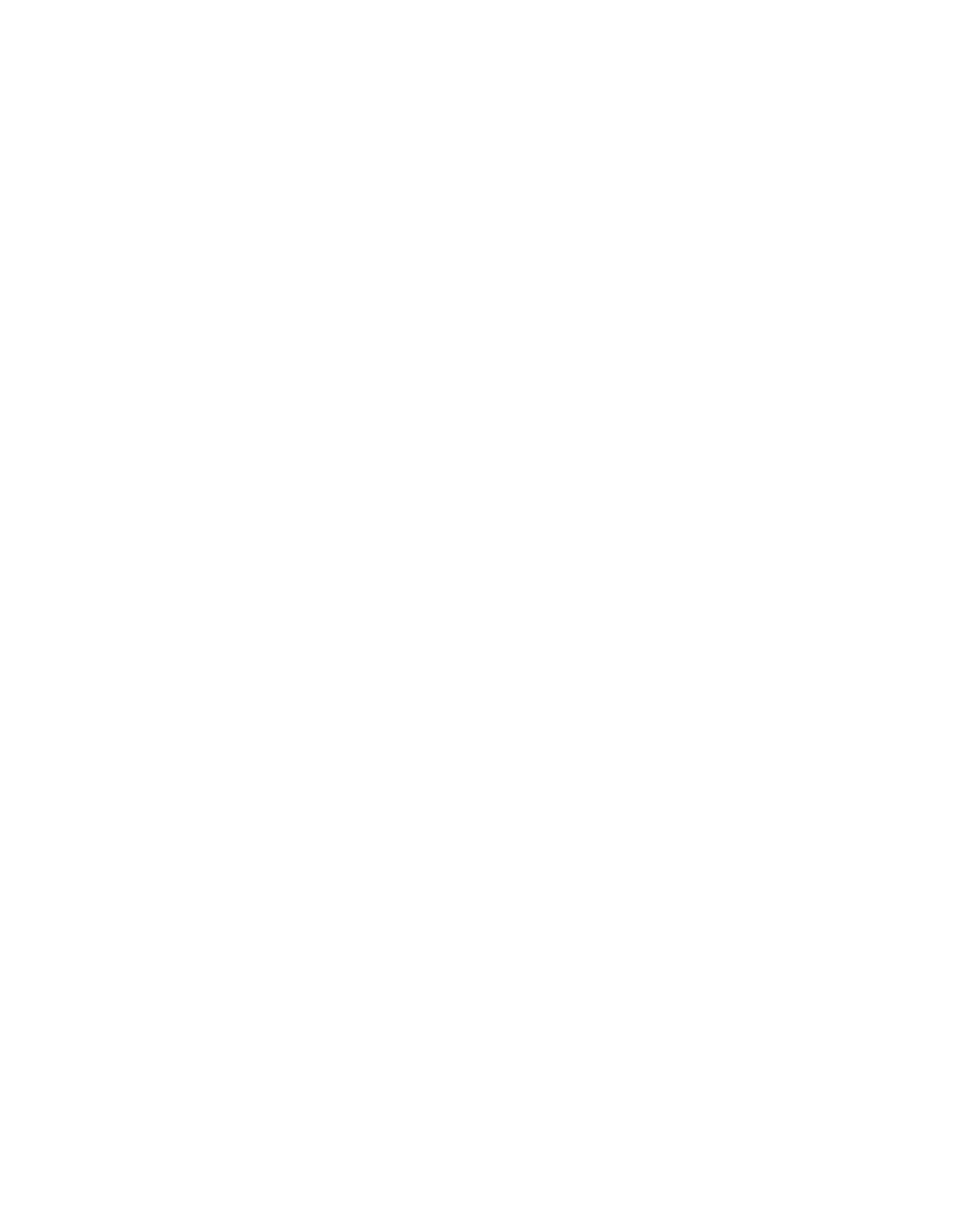#### **TABLE OF CONTENTS**

| I.<br>H. |  |  |
|----------|--|--|
|          |  |  |
|          |  |  |
|          |  |  |
|          |  |  |
|          |  |  |
|          |  |  |
|          |  |  |
|          |  |  |
|          |  |  |
|          |  |  |
|          |  |  |
|          |  |  |
|          |  |  |
|          |  |  |
|          |  |  |
|          |  |  |
|          |  |  |
|          |  |  |
|          |  |  |
|          |  |  |
|          |  |  |
| X.       |  |  |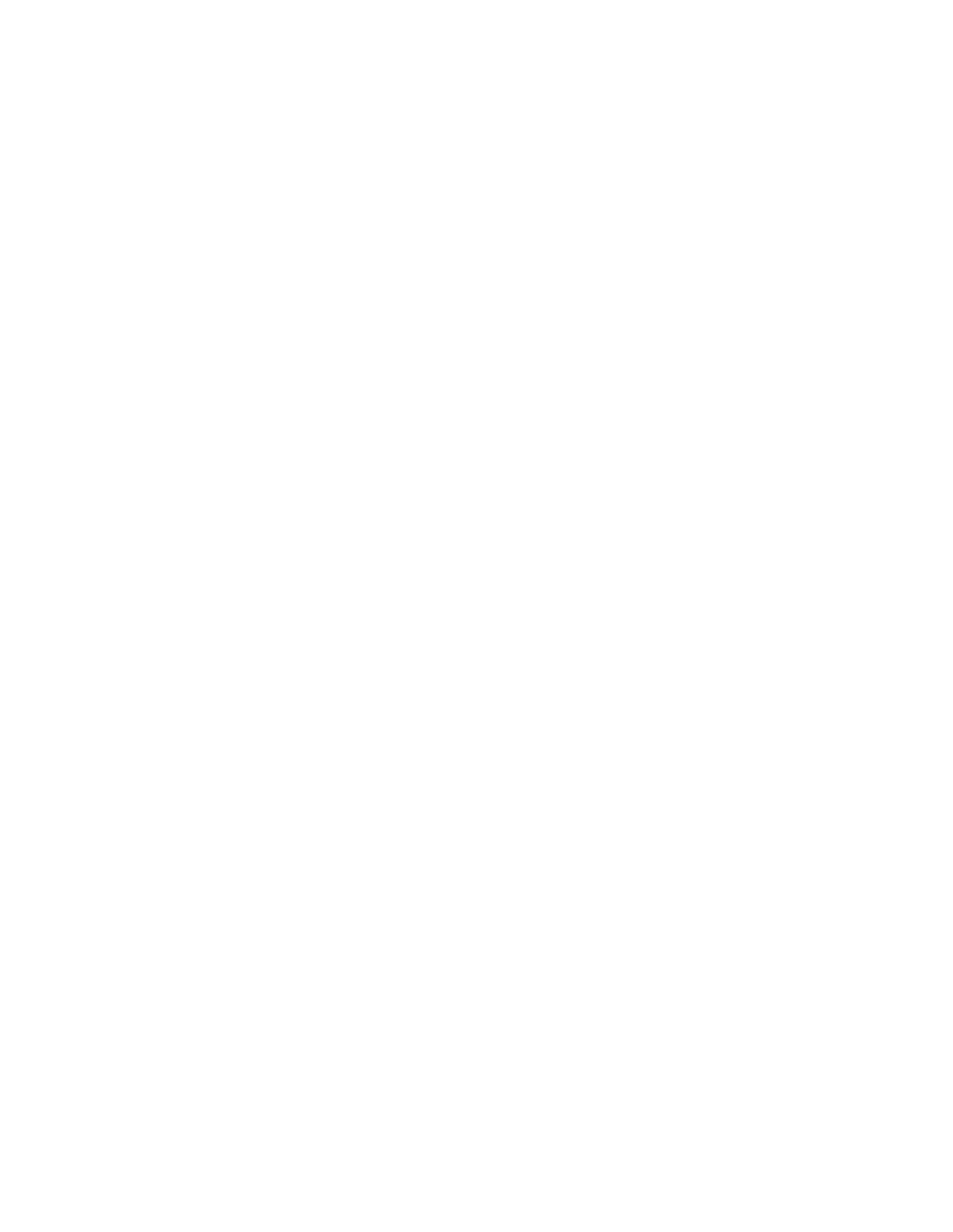## **I. INTRODUCTION**

**1.** Madam Speaker, I have the honour this afternoon to present to the National Assembly budget proposals for the financial year 2015/2016.

**2.** Since this is the first Budget presentation after the election of a new Parliament, that is, the  $11<sup>th</sup>$  Parliament, I wish to draw the attention of Honourable Members to the Section 5 (4) of the Public Finance Management Act of 2011, which states that: "*the Minister shall annually present to the National Assembly a report on the current and projected state of the economy, finances of Botswana, and fiscal policy of Government".* This legal undertaking defines Botswana's budgeting process and forms the basis for consideration of the annual budget and related policies and strategies by the National Assembly.

**3.** Madam Speaker, as part and parcel of our budgeting process, we have continued to undertake consultations with general stakeholders. Such consultations have enhanced the transparency of our budget preparation process and improved the understanding of the national budget by the general public. The budget consultations for the 2015/2016 financial year held in September 2014, revealed a broad consensus on the challenges facing this country such as unemployment and poverty, as well as an endorsement by the general stakeholders, of the economic priorities of promoting growth and economic diversification. This endorsement was in recognition of the importance of growth in increasing the national income, creating employment opportunities, and generating government revenues for redistribution through economic and social policies and programmes.

**4.** To achieve the goals of promoting economic growth and diversification, Government will continue to adopt appropriate policies and strategies and make substantial budgetary allocations to human capital and physical infrastructure development in recognition of their importance in improving factor productivity and competitiveness. However, it should be noted that the role of Government in promoting growth in the country is a facilitatory one through the provision of a conducive environment for efficient operations of the private sector; which should be the engine of growth. To this end, domestic enterprises would also need to play their part by: improving their operational efficiency; enhancing productivity; and adopting appropriate technologies, in order to enhance their access to global supply chains and networks, which is necessary for global competitiveness.

**5.** Madam Speaker, despite the positive domestic economic outlook for the financial year 2015/2016, there is a need to continue with prudent management of our resources, given the continued uncertainty over the recovery of the global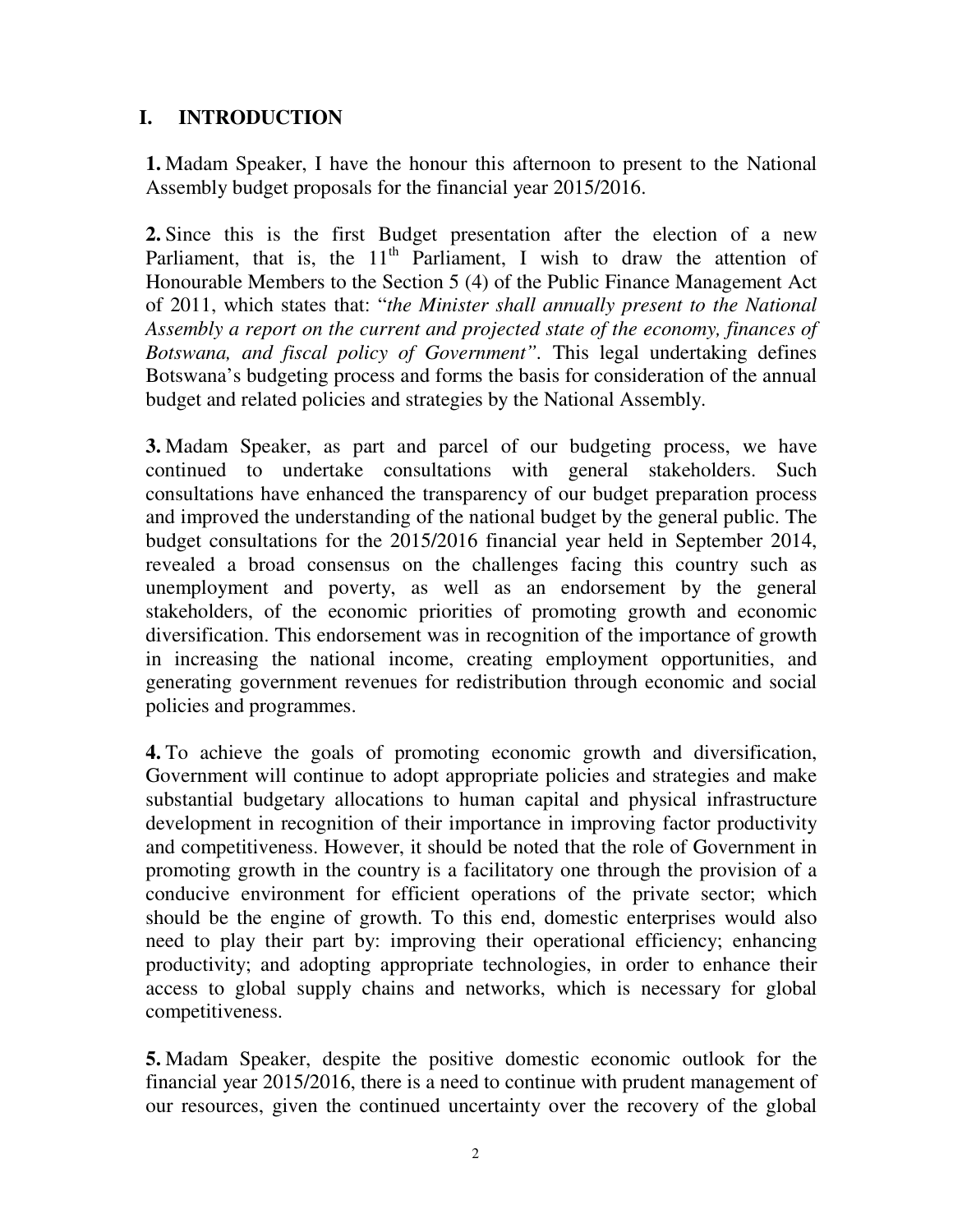economy. To this end, expenditure management and control should remain a priority, if fiscal policy is to continue to be supportive of a stable macroeconomic environment, which is necessary for growth and economic diversification. This means that the implementation of the programmes and projects should be guided by the principles of efficiency, effectiveness and financial discipline. Hence, the need to continuously strive for a balance between economic and social investment decisions, to ensure that, emphasis on one does not jeopardise progress in the other. Above all, there is need to ensure *value-for-money* throughout the implementation of our projects and programmes.

**6.** Madam Speaker, I now turn to the review of the global and domestic performance and outlook to put into context the budget proposals that I shall be presenting to this Honourable House today.

### **II. GLOBAL AND REGIONAL ECONOMIC REVIEW AND OUTLOOK**

#### Global Economic Review and Outlook

**7.** Madam Speaker, the performance of the global economy continues to be uneven, with recovery remaining fragile in 2014. According to the latest World Economic Outlook (WEO) report released by International Monetary Fund (IMF) in January 2015, projected world economic growth remained unchanged at 3.3 percent in 2014, the same growth achieved in 2013. Advanced economies were expected to grow by 1.8 percent in 2014, as compared to 1.3 percent in 2013. Debt accumulation by advanced economies remained high, thus affecting world output growth prospects. In the Sub-Saharan Africa region, growth is expected to be 4.8 percent in 2014, a decline of 0.4 percentage point compared to 5.2 percent recorded in 2013. Some of the downside risk factors expected to affect global output in 2014 comprise: uncertainty about future oil price path; financial markets volatility, as well as stagnation and low potential growth, especially in advanced economies and emerging markets.

**8.** The global economy is expected to grow by 3.5 percent in 2015, down from a previous forecast of 3.8 percent, but marginally higher than in 2014, underpinned by expected better performance of the advanced economies, which are projected to grow by 2.4 percent. Emerging and developing economies including Sub-Saharan Africa are expected to grow at a lower rate of 4.3 percent compared to 2014. The slower growth in emerging and developing economies including Sub-Saharan Africa is expected to impact negatively on the domestic economic prospects through diminished demand for the country's exports and reduced Government revenue.

#### Regional Economic Review and Outlook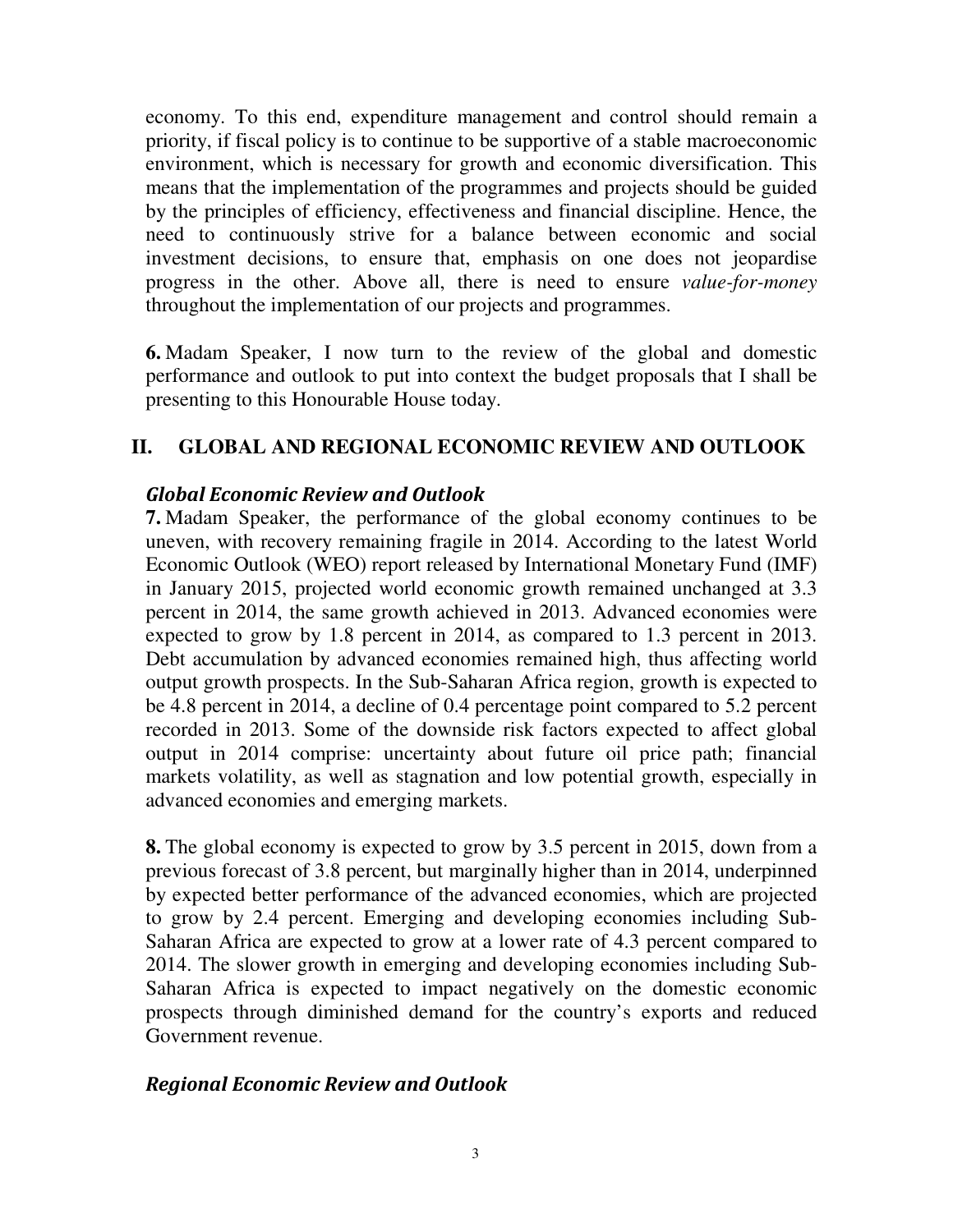**9.** Madam Speaker, real Gross Domestic Product (GDP) growth in the Southern African Development Community (SADC) region averaged 4.9 percent in 2013, slightly higher than 4.8 percent in the previous year. The moderate growth performance of the region is due to the decline in global commodity prices and slow global economic recovery. However, the region is expected to have registered a higher growth rate of 5.2 percent in 2014.

**10.** Despite the relatively higher growth rate that was projected for 2014, the SADC region continues to face several development challenges such as youth unemployment and high incidence of poverty. To address these challenges, in the coming years the region will need to grow faster than the 5.2 percent projected for 2015, which could be achieved through regional integration. In this regard, the revised SADC Regional Indicative Strategic Plan for the period 2015-2020 has identified industrial development and market integration as one of the key priorities to drive the regional integration agenda.

# **III. DOMESTIC ECONOMIC PERFORMANCE AND OUTLOOK**

### *Economic Performance*

**11.** Madam Speaker, over the past year, the domestic macroeconomic environment remained stable, with positive outlook, as shown by the performance of the main economic indicators such as economic growth, inflation and monetary policy, balance of payments and exchange rate movements. The performance of these variables reflects the impact of previous and current Government policies and strategies to drive the economy.

**12.** A positive macroeconomic environment was confirmed by the Moody's Investors Service assessment of Botswana's credit profile in terms of its economic, institutional and fiscal strength as well as susceptibility to event risks. The agency rated Botswana A2 in 2014, with a stable outlook. Among the key credit strengths for these rating was the Government's robust balance sheet, as indicated by its fiscal surplus and low debt levels. The report endorsed Government's prudent approach to fiscal policy and the effectiveness of its consolidation measures going forward. This positive domestic economic environment is favourable for private sector development, which should be the source of growth and employment creation in the country.

## *Economic Growth*

**13.** Madam Speaker, real GDP registered a growth rate of 5.8 percent in 2013 compared to the 4.3 percent growth in 2012. This growth was attributable to both mining and non-mining sectors of the economy. The Mining sector registered a significant growth rate of 10.6 percent in 2013, owing to strong demand in the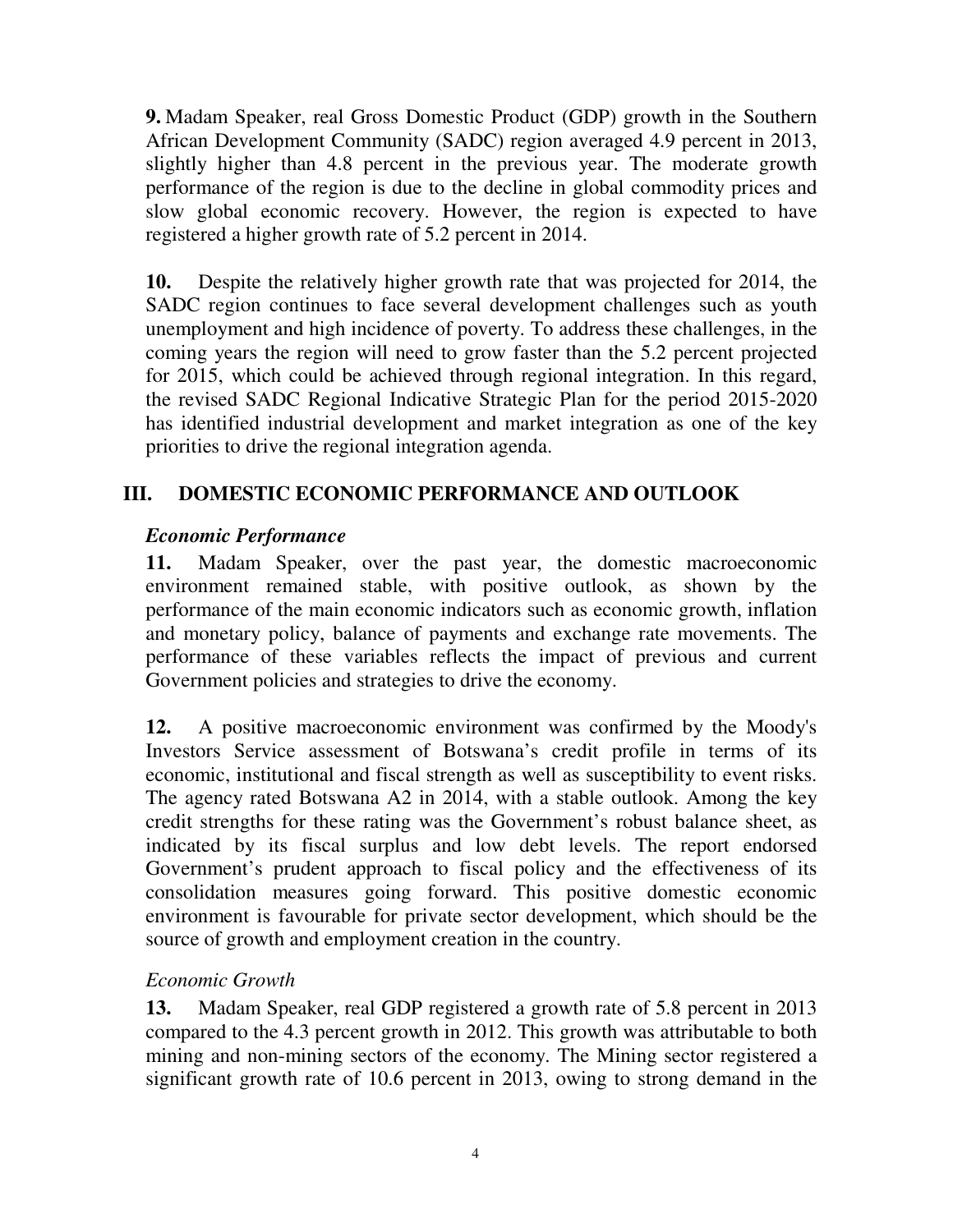global economy for our diamonds, especially in the emerging economies of China and India.

**14.** The non-mining sectors collectively registered a positive growth rate of 5.0 percent in 2013, with Trade, Hotels & Restaurants growing at 6.3 percent; Social and Personal Services at 6.0 percent; while General Government and Finance & Business Services grew by 5.5 percent each. However, the Water and Electricity sector recorded a negative growth rate of 27.2 percent in 2013. The continued underperformance of the Water and Electricity sector is of major concern, given the importance of water and power in the economy. To address the challenges facing this sector, Government continues to undertake regulatory reforms and has allocated the sector a substantial development budget in 2015/2016 financial year.

### *Inflation and Monetary Policy*

**15.** Madam Speaker, domestic inflation rose from 4.1 percent in December 2013 to 4.6 percent in August 2014, and has since declined to 3.8 percent in December 2014, remaining within the Bank of Botswana's objective range of 3-6 percent. The projected external price developments and lower forecasts for oil prices will result in moderate pressure on domestic prices. Therefore, inflation is expected to remain within the Bank's objective range in the medium term.

**16.** In terms of the monetary policy, the focus remains on monetary stability, which fosters international competitiveness of the domestic industries and supports the broader national objectives of sustainable economic growth and employment creation. With the positive medium-term inflation outlook and credit developments, the Bank of Botswana continued to maintain an accommodative monetary policy stance during the year. The Bank Rate was maintained at 7.5 percent in 2014, after it was last adjusted downwards by 50 basis points in December 2013. At the same time, commercial bank credit grew by 14.0 percent from P39.4 billion in November 2013 to P44.9 billion in November 2014, which is supportive to economic growth.

#### *Balance of Payments and Foreign Exchange Reserves*

**17.** Madam Speaker, the balance of payments continued to record strong performance during 2014. Preliminary estimates indicate that the current account of the balance of payments registered a surplus of P13.1 billion in 2014, a moderate increase of 1.5 percent from the P12.9 billion in 2013. This is attributable to the increase in receipts from the Southern African Customs Union (SACU), which increased from P13.8 billion in 2013 to P15.0 billion in 2014. As a result of the positive current account balance, the overall balance of payments is projected to record a surplus of P10.0 billion in 2014, a significantly higher surplus from the P1.3 billion in 2013.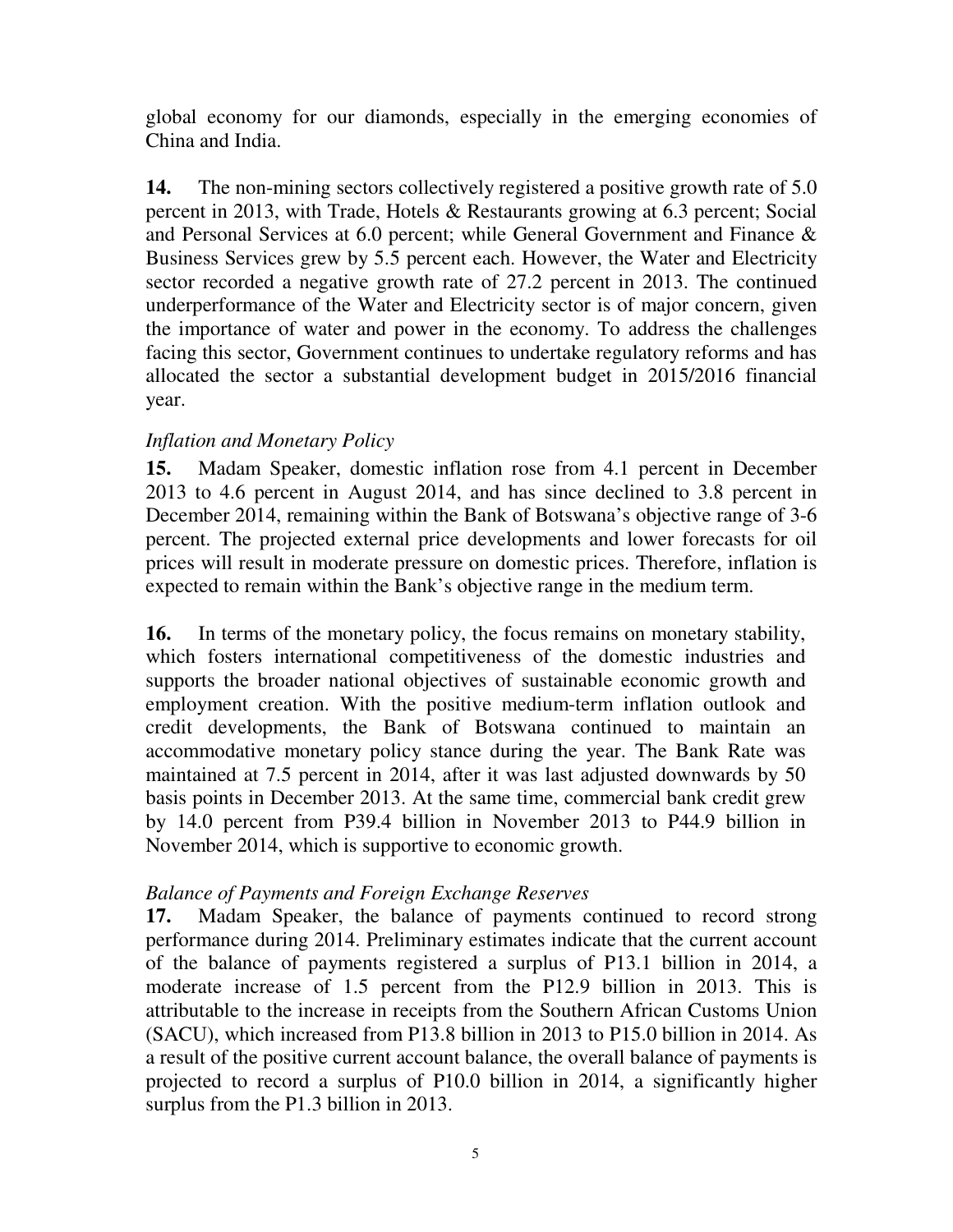**18.** The positive overall balance of payments contributed to the increase in foreign exchange reserves. As at the end of December 2014, the reserves amounted to P79.0 billion, equivalent to 18 months of import cover of goods and services. This is an increase of 16.5 percent from P67.8 billion in December 2013. The increase in the foreign exchange reserves reflects mainly the net foreign exchange inflows and the exchange rate movements between the Pula and the major international currencies. In terms of the Special Drawing Rights (SDR) and the United States Dollar (USD), the foreign exchange reserves were SDR 5.7 billion and USD 8.3 billion, respectively, as at end of December 2014.

**19.** Madam Speaker, I am pleased to report that Government's net financial asset position has improved significantly. As at the end of March 2014, Government's net financial assets stood at 1.7 percent of GDP, an improvement from the negative 6.9 percent of GDP in March 2013. This was because Government's balances at the Bank of Botswana had risen from P20.61 billion to P31.75 billion over the 2013/14 financial year, while Government's net debt and guarantees had increased only marginally over the same period, from P28.33 billion to P29.52 billion. We expect our net position to continue to improve further by the end of the current and coming financial years. However, we need to decrease our net debt and increase our balances in the Government Investment Account, if we are to be in a position to absorb a major external shock of the magnitude we experienced in financial years 2008/2009 and 2009/2010.

#### *Exchange Rate Developments*

**20.** Madam Speaker, the exchange rate between the Pula and basket of currencies is managed through a crawling band mechanism based on the differentials between expected inflation in Botswana and in its major trading partners. Any significant divergence between the expected inflation rates in Botswana and its trading partner countries normally leads to an adjustment of the rate of crawl in order to maintain a competitive real effective exchange rate.

**21.** Consistent with the crawling band exchange rate mechanism, the real effective exchange rate marginally depreciated by 0.5 percent during 2014, reflecting the effect of the 0.16 percent annual downward crawl rate and the narrowing inflation differential between Botswana and trading partner countries. A competitive real effective exchange rate is necessary for export promotion as it ensures competitiveness of the domestic producers in the global market.

**22.** Madam Speaker, in terms of the bilateral exchange rate movements, the Pula depreciated by 2.4 percent against the SDR while it appreciated by 1.7 percent against the South African Rand by end of December 2014. Against the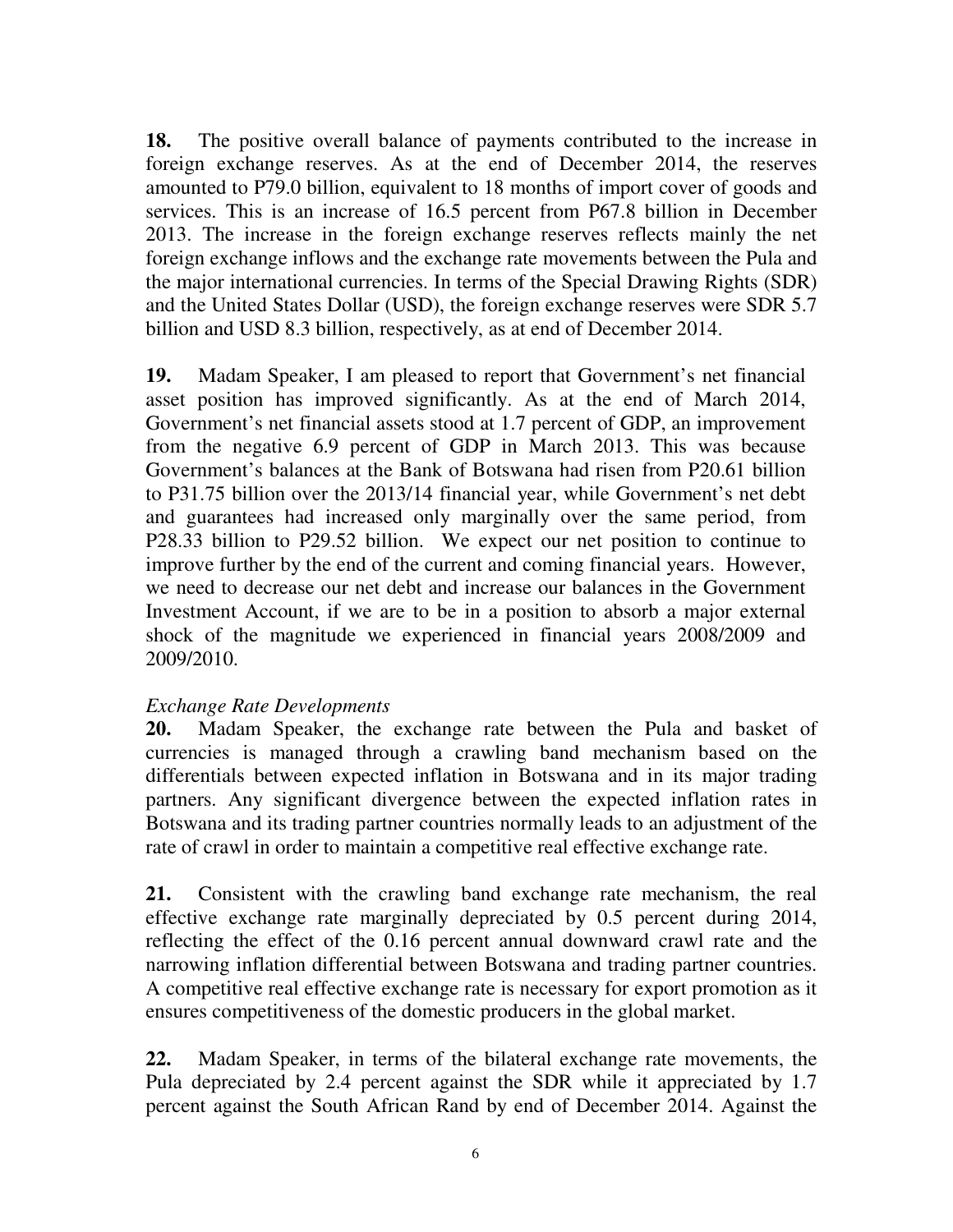individual SDR composite currencies, there was mixed performance; with the Pula weakening against the USD and British Pound by 8.3 percent and 2.9 percent, respectively, while it appreciated by 4.0 percent against the Euro and 4.5 percent against the Japanese yen.

## *Performance of Public Enterprises*

**23.** Madam Speaker, as I indicated in last year's Budget Speech, there is need to closely monitor the operations of parastatal organisations, with a view of ensuring that they continue to contribute to growth and employment creation. To facilitate this, each Ministry will be required to implement the *Guidelines for the Exercise of Shareholder Oversight over Parastatals* to strengthen the governance and oversight structures of the parastatals, which should contribute to the overall improvement in their performance.

**24.** With respect to overall performance, the country's parastatal organisations continued to display uneven performance during the year; with some performing satisfactorily, while others recorded operational losses. Parastatals which performed satisfactorily included: the Botswana Telecommunications Corporation Limited (BTCL); National Development Bank (NDB); Botswana Communications Regulatory Authority (BOCRA); Botswana Housing Corporation (BHC); and the Botswana Meat Commission (BMC).

**25.** The BTCL recorded a net profit of P273.6 million in 2013, compared to a net profit of P236.9 million in 2012, due to growth in revenue as a result of increased customer base, especially in the mobile business sector. NDB registered a net profit of P45.8 million in 2013, compared to P40.6 million in 2012, due to initiatives such as *Ntlhatlosa kwa Morakeng*, which continue to attract customers. With continued demand for services due to the significant growth in the use of the mobile internet technology, particularly smart phones, BOCRA recorded a net profit of P40.6 million in 2013, compared to P31.2 million in 2012. The Botswana Housing Corporation's net profit declined to P34.9 million in 2013, from P50.4 million in 2012, due to among others, the rising finance costs. After experiencing hardships in its operations since 2008, the Botswana Meat Commission finally recorded a net profit of P25.8 million in 2013, compared to a loss of P324.1 million in 2012. This was mostly boosted by increased revenue as a result of re-admission of the Commission to the European Union market during the year.

**26.** The parastatal organisations that continued to experience operational and financial challenges include the Botswana Power Corporation (BPC) and Water Utilities Corporation (WUC). BPC recorded a net loss of P1.3 billion in 2013, compared to a net loss of P1.1 billion in 2012, due to increase in generation, transmission and distribution expenses. A large part of direct costs were incurred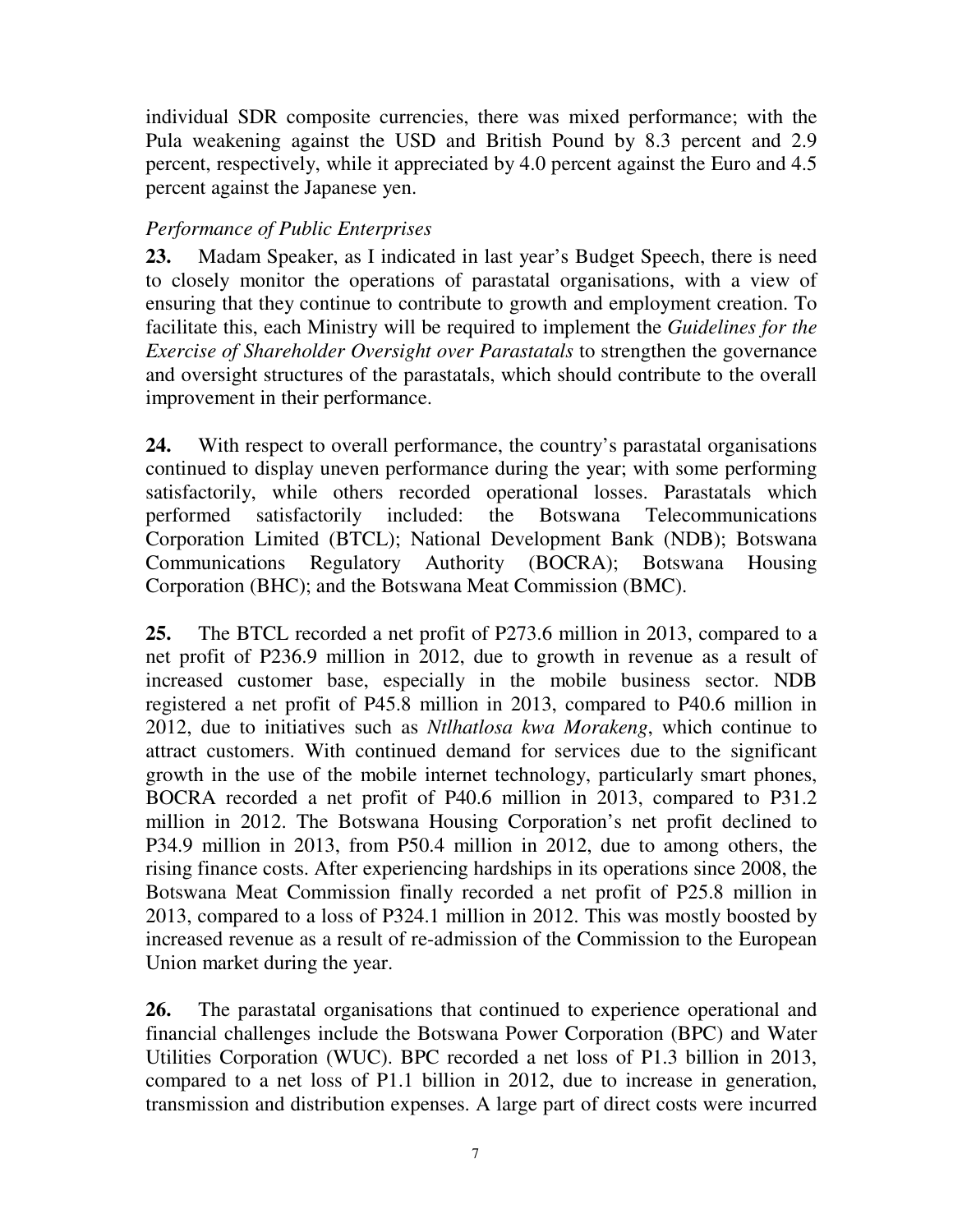in procuring power from external sources, part of which was subsidised by Government through an emergency power grant.

**27.** Water Utilities Corporation also recorded a net loss of P191.1million in 2013, compared to a loss of P541.6 million in 2012. This was due to challenges relating to the implementation of Government Water Sector Reforms Project, which include increased costs on waste water treatment and distribution, rehabilitation of infrastructure inherited from the District Councils, increased staff and training costs, amongst others.

#### *Improving Efficiency of the Public Sector*

**28.** Madam Speaker, as part of the strategy to improve the efficiency of the public sector, the Government adopted the Privatisation Policy of Botswana of 2000, where privatization is defined broadly to include outright sale of public assets and outsourcing the non-core public services. With regard to privatisation, the BTCL privatization process is at an advanced stage, with expected Initial Public Offering (IPO) in the first half of 2015. The IPO process will ensure that BTCL shares are offered to citizens, which should empower them through the dividend payments, as they become part owners of an important national asset. Meanwhile, the privatisation and transformation of National Development Bank (NDB) into a commercial bank is in progress, with commencement of the transition Act in June 2014. As it is the case with BTCL, Government will retain 51 percent of NDB shares. Of the remaining 49 percent, 30 percent will be offered to citizens only, 5 percent allotted to citizen employees of NDB through an Employee Share Ownership Plan, and 14 percent offered to both citizens and non-citizens.

**29.** As part of the Public Services Outsourcing Programme, Government continues to outsource non-core public services to private sector companies. Services currently outsourced include grounds maintenance, security guarding, and cleaning services. To support Ministries in implementing the outsourcing programme, the Public Enterprises Evaluation and Privatisation Agency (PEEPA), in collaboration with the Botswana Public Service College, has developed training programmes to build contract management capacity within Government. Furthermore, PEEPA developed an Integrated Facilities Management Strategy for the maintenance of government buildings during 2013/2014 with the participation of the private sector. To date, facilities management companies have been engaged by Government through the Ministry of Infrastructure, Science and Technology (MIST) to maintain senior secondary schools across the country.

**30.** Madam Speaker, the implementation of the Rationalisation Strategy adopted in 2009 resulted in merging of various parastatal organizations and the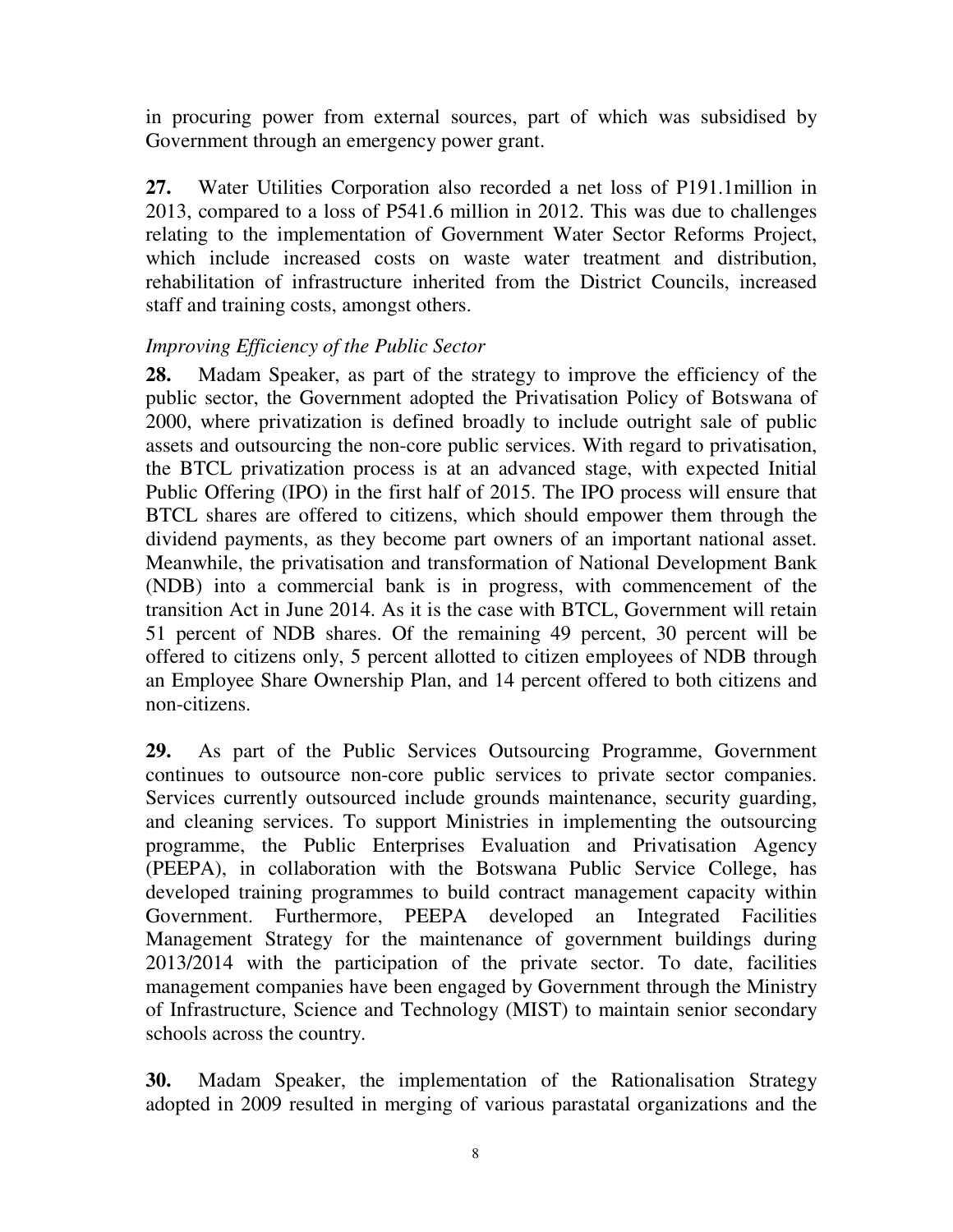establishment of new entities such as the Botswana Investment and Trade Centre (BITC), Botswana Institute of Technology Research and Innovation (BITRI), Human Resources Development Council (HRDC) and Botswana Qualification Authority, to mention but a few. The main objective of the Rationalisation Strategy is to align service delivery mechanisms of Government by coordinating and harmonising the use of resources. This is expected to result in operational synergy, cost savings, and promotion of efficiency in the economy.

#### *Improving Project Implementation*

**31.** Madam Speaker, project implementation remains one of the challenges facing the Government. During NDP 10, the development budget has been underspent by an average of 17.3 percent for the years 2011/2012 through 2013/2014, due to delayed project implementation. Even where projects are finally delivered, they are usually characterised by cost overruns and questionable quality. It is against this background that Government continues to take measures to improve on project implementation. To this end, the Public Procurement and Asset Disposal Board (PPADB), is implementing the Integrated Procurement Management System to enhance procurement management, improve transparency, and reduce lead times in public procurement. The system further provides a platform for online bidding, which includes preparation of Procurement Plans; generation of invitation to tender documents; downloading of documents by contractors; online tender submission, as well as online adjudication. The PPADB has also intensified the training of Procuring Entities, Committees of the Board, Ministerial Tender Committees, and District Administration Tender Committees to enhance their procurement skills.

#### **Economic Outlook**

**32.** Madam Speaker, despite continued uncertainty over the global economic recovery, the outlook for the domestic economy remains positive. Real GDP is estimated to have grown by 5.2 percent in 2014, and forecast to grow at a slower rate of 4.9 percent in 2015. Such positive growth is mainly driven by the nonmining sectors including Trade, Hotels & Restaurants, Finance and Banking, and Social & Personal Services. Furthermore, activities such as increased diamond cutting and polishing; establishment in Selebi-Phikwe of the Steel Manufacturing Plant, and the Horticulture Agro-Processing Plant which is expected to be commissioned in the first quarter of 2015/2016; and the rolling out of the postal and banking services to the rural areas are expected to contribute to the growth of the non-mining sectors in the future. These sectors in turn, are expected to contribute to growth and economic diversification, thus creating employment opportunities, and empowering citizens.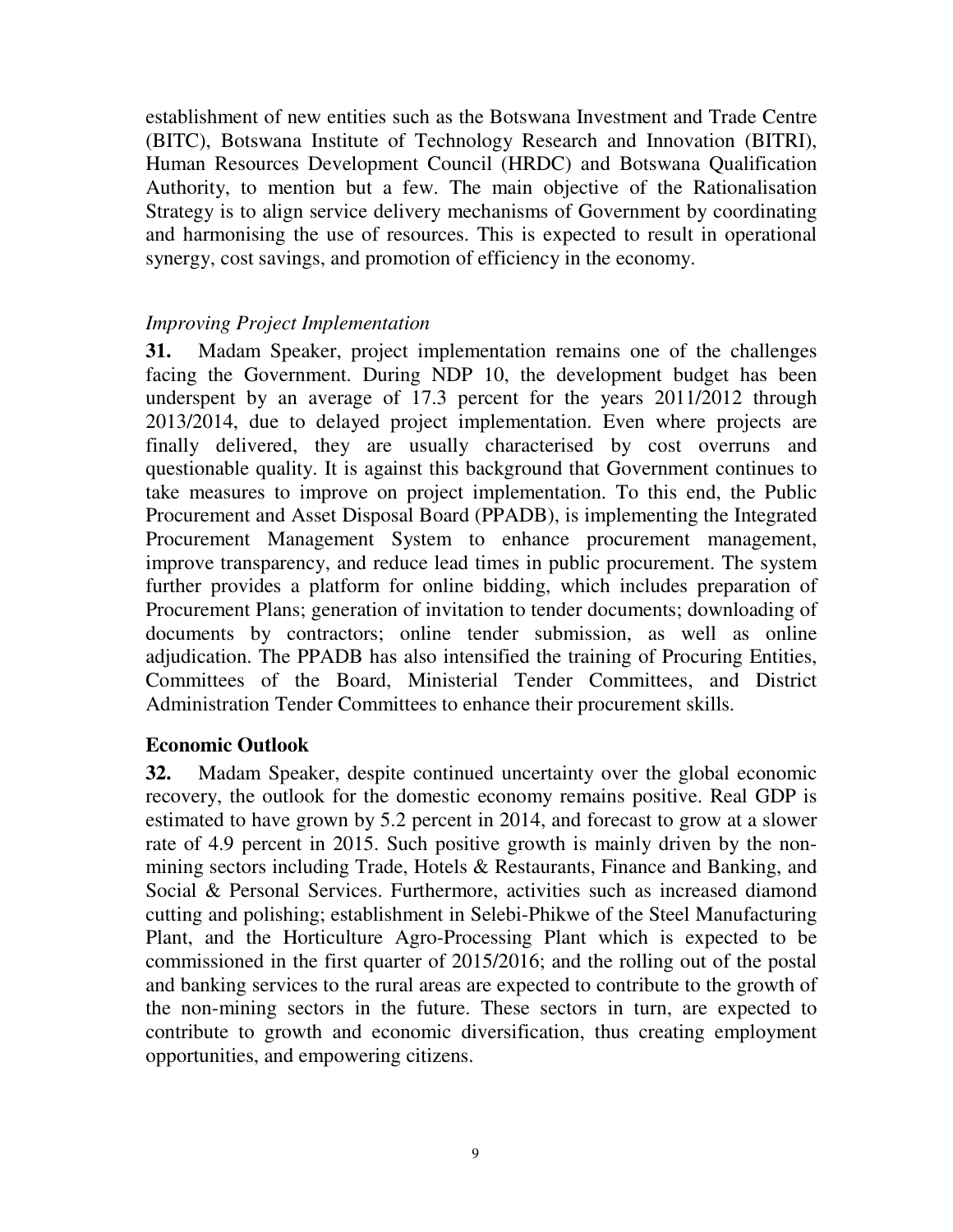**33.** Madam Speaker, a positive domestic economic outlook as shown by some major economic indicators characterised by low debt levels as confirmed by external organisations such as Moody's Investors Service, provides a basis for domestic and foreign investment in the country. Similarly, a supportive monetary policy that has ensured stability of the Real Effective Exchange Rate should promote competitiveness of domestic enterprises in the global market. The prospect of low inflation, also has the potential to impact positively on the standard of living of Batswana. Given this conducive macroeconomic environment, we expect the private sector to take the lead in driving economic growth and employment creation.

### **IV. DEVELOPMENT AGENDA BEYOND 2016**

### **Development of the Vision Beyond 2016**

**34.** Madam Speaker, as the period of the current long term vision - Vision 2016 approaches the end, Government through the National Strategy Office has embarked on the preparation of the National Vision Beyond 2016. In this regard, diagnostic studies of the four thematic areas of *Economy and Employment; Social Upliftment; Sustainable Environment; and Governance, Safety and Security* have been undertaken. Furthermore, the draft vision framework was approved by the Botswana Economic Advisory Council chaired by His Excellency the President, in November 2014. This framework will guide discussion and consultations with the general public as from April, 2015.

**35.** A Presidential Task Team is expected to be appointed in March 2015 to lead the development of the next National Vision, and is anticipated to conclude its work by December 2015. The new vision is expected to be launched in September 2016. Considering that the development of a new vision provides an anchor for medium term plans, Government took a deliberate decision to extend the period of NDP 10 by one more year. I am happy Madam Speaker that Parliament endorsed this decision at its last meeting in December 2014. This would allow for proper alignment of NDP 11 goals and objectives with the nation's future aspirations as would be articulated in the National Vision Beyond 2016.

#### **Millennium Development Goals**

**36.** Madam Speaker, as the end date of the United Nations Millennium Development Goals (MDGs) of December 2015 approaches, Botswana has been among countries that in 2013 reaffirmed commitment towards the new United Nations Development Framework for the next fifteen years beyond 2015. A Common Africa Position Paper on Africa's priorities in the development of the UN Development Framework Beyond 2015, which Botswana subscribes to was prepared by the African Union and adopted at the 68<sup>th</sup> Session of the UN General Assembly in 2013. The United Nations is currently refining the sixteen broad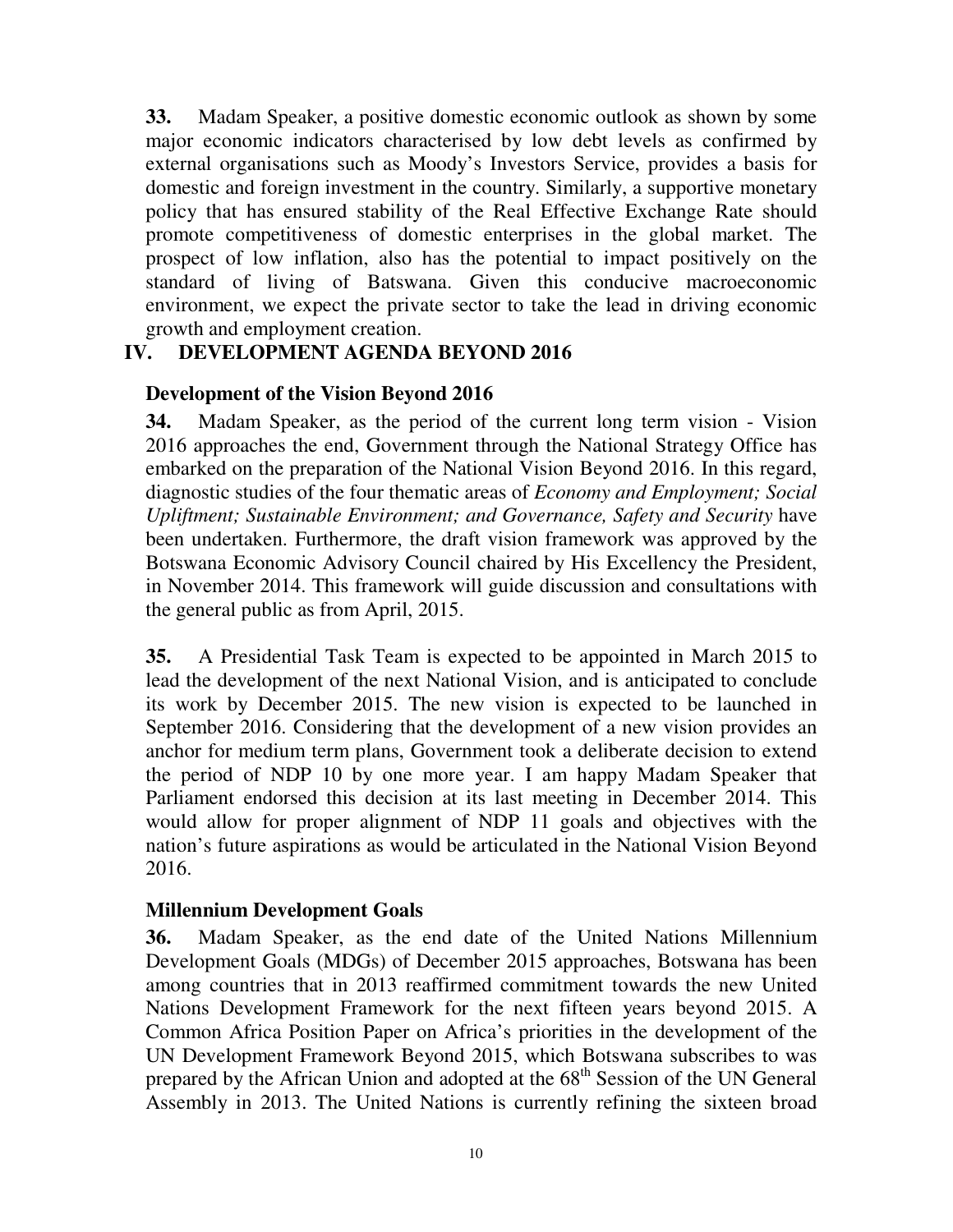areas already identified as forming the foundation of the proposed "Sustainable Development Goals", as the successor document to the MDGs framework. These broad-based areas include; "*ending poverty in all its forms everywhere, Healthy Life at all ages for all, Quality education and lifelong learning for all, water and sanitation for a sustainable world, and mitigate and adapt to climate change"*, just to mention a few.

# **V. KEY THEMATIC AREAS FOR 2015/2016 FINANCIAL YEAR**

**37.** Madam Speaker, with economic growth and diversification remaining the country's economic priorities, the Government has identified four key thematic areas which are: *Growing the economy; Promoting inclusive growth; Enhancing business environment to promote investment and foster diversification; and strengthening the judicial system and combating crime and corruption.* These thematic areas are critical in promoting growth and ensuring economic diversification, and therefore assisting in efforts to create employment and improve on the general infrastructure, health and social development and the fight against corruption and crime.

#### **Growing the Economy**

**38.** Madam Speaker, to address the development challenges of poverty, unemployment, and income inequality, we need economic growth. Without enlarging the size of the economy, it would be impossible to create jobs that the country desperately needs to address youth unemployment, and generate revenues to support Government's social welfare programmes. It is for this reason that growth and economic diversification should remain our economic priorities.

**39.** Economic growth can also be generated through improving total factor productivity and increasing the productive human and capital inputs. Whereas, the country has performed reasonably well in increasing factor inputs, growth in factor productivity has been a challenge in the recent years. In this regard, improving productivity must remain a priority for driving economic growth and ensuring that the economy performs at its potential capacity.

#### *Improving Productivity to Drive Economic Growth*

**40.** Madam Speaker, a recent challenge to the promotion of growth and economic diversification has been the declining total factor productivity in the domestic economy, especially labour productivity. In this regard, Government will continue to put in place measures to promote productivity that include: reforming the country's education and training system; improving work ethic through training the workforce; as well as reviewing labour legislation; with a view to promoting efficiency in the labour market. Such labour market reforms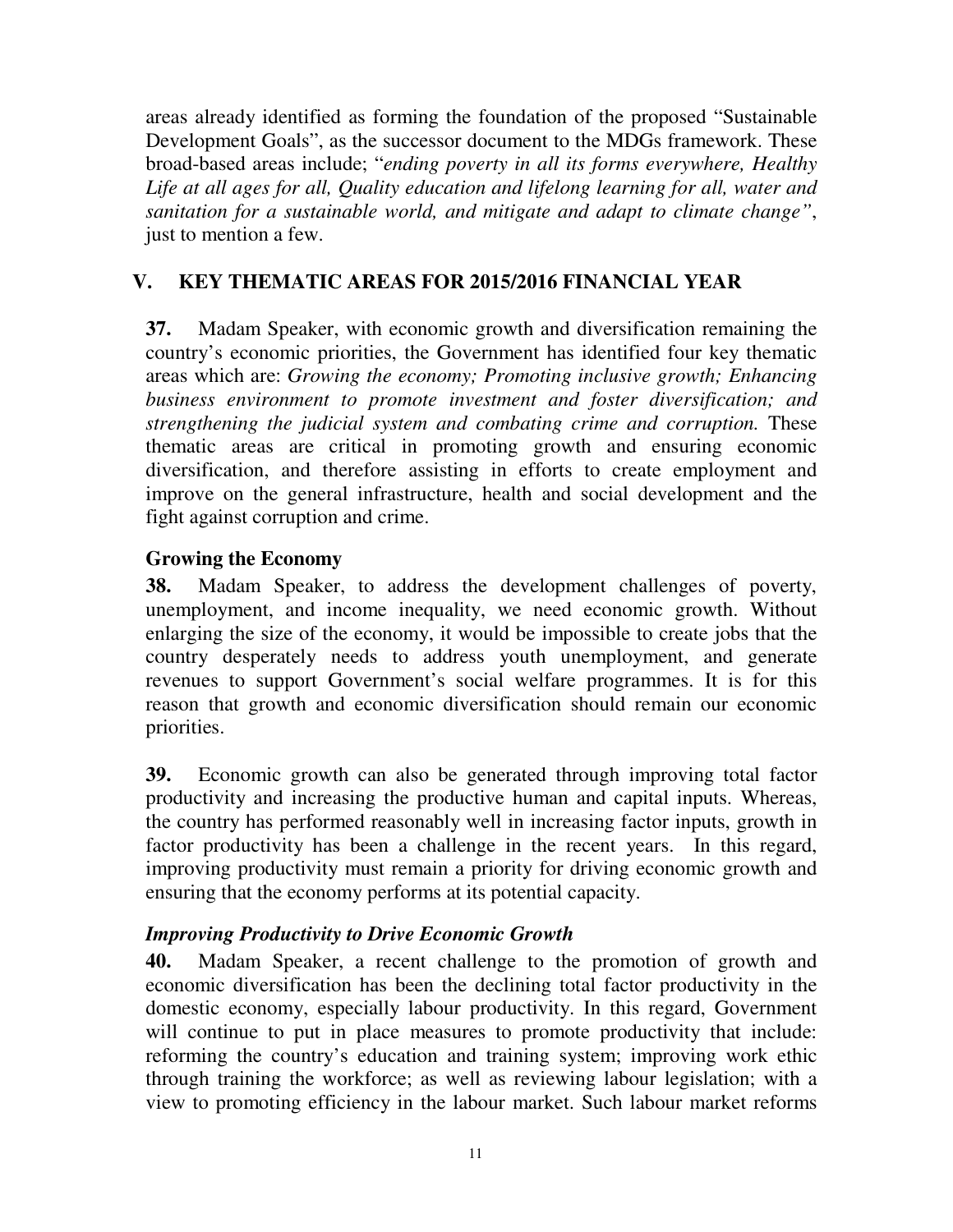will assist the economy to transit from mineral-led to a knowledge economy. To further improve on total factor productivity, Government is implementing public sector reforms, enhancing research and development, and developing appropriate human skills.

# *Public Sector Reforms*

**41.** Madam Speaker, public sector reforms are critical in improving productivity and achieving efficient public service delivery. Hence, a comprehensive Public Sector Reform Coordination Programme is being developed and will be implemented during NDP 11. The Programme is expected to generate five key results, which are: improved relevance and convergence of public sector reforms and their alignment with national priorities; enhanced coordination; increased capacity of implementing agencies; improved monitoring and evaluation; and informed decision making on prioritization and funding. These results are expected to improve service delivery within the public sector and thus, have a positive bearing on labour productivity and economic growth.

**42.** Furthermore, a Public Finance Management Reform Programme was adopted in July 2010 as part of on-going fiscal reforms. In this connection, the last few years have seen Government gradually strengthening its macro-fiscal management and budget formulation capabilities. In the process, my Ministry has been able to develop and implement a Medium-Term Fiscal Framework which generates medium-term fiscal forecasts. In addition, Government will implement a Medium Term Expenditure Framework in 2015/2016 financial year to strengthen management of public finance spending.

## *Enhancing Research and Development*

**43.** Madam Speaker, research and development are essential ingredients in driving economic growth and keeping the country abreast of emerging global competition. To this end, Government has undertaken to regularly generate indicators of Research, Science, Technology and Innovation to inform on the current status of Botswana's capability in supporting and maintaining research and innovation. The indicators generated from the 2012/2013 data show that Botswana's capability in research and development in terms of investment, private sector involvement and human resource dedicated to research, is still too low. Hence, the need for a coordinated, aggressive and concerted implementation of the Research, Science, Technology and Innovation Policy of 2011.

**44.** As part of implementation of targeted Research and Development, the Botswana Institute for Technology Research and Innovation (BITRI) is setting up a Centre for Material Sciences to be able to adapt material of any kind and respond to the challenges of industry in manufacturing, medicine, energy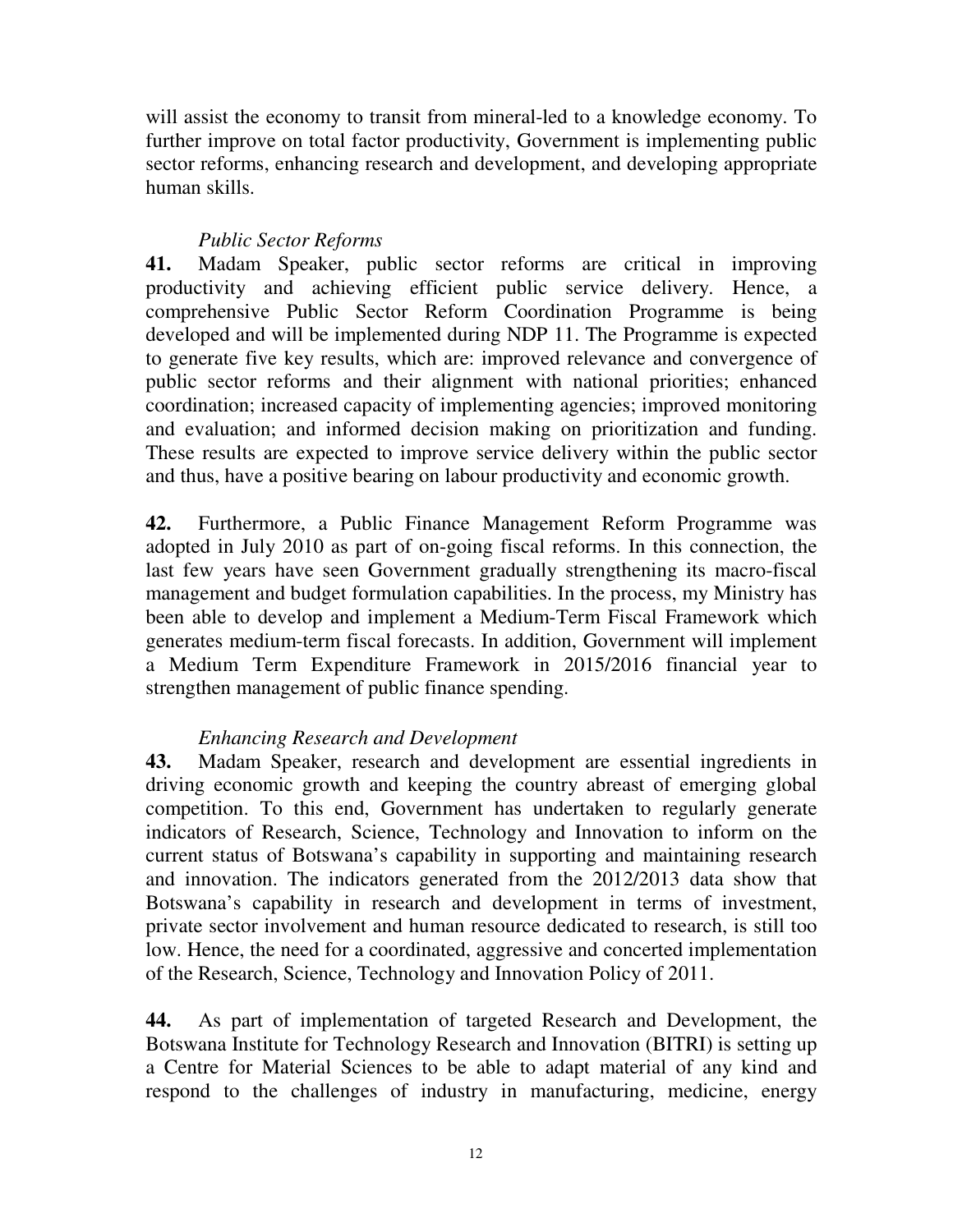production, environmental management, transportation and communication. The Institute has also, through private sector participation, established a Centre for Coal Studies with a view of contributing towards coal beneficiation. Furthermore, BITRI continues to sensitise Government departments on the solar driven technology and has demonstrated its use in Gaborone, Ghanzi and Southern Kgalagadi districts. All these are meant to give Botswana a competitive edge by increasing value addition to local products.

**45.** The Botswana Innovation Hub (BIH), for its part, continues to foster technology transfer and innovation. To this end, BIH has set up a national technology transfer office to provide local entrepreneurs and innovators with the required tools to learn the latest technology in order to absorb and adopt it in their businesses. In addition, an Innovation Fund is being established to support emerging innovators, and thus facilitate BIH's mandate of promoting innovation and technology in the country.

### *Developing Appropriate Human Skills*

**46.** Madam Speaker, investment in education is a pre-requisite for a productive workforce, which is necessary for sustainable economic growth. In an effort to achieve and promote education standards, Government has initiated the development of a five year Education and Training Strategic Sector Plan. The first draft of the Plan has been produced and will be shared with stakeholders for comments before the end of the 2014/2015 financial year. The Plan is aimed at providing an overall policy and strategic framework for education and training. It is therefore expected to improve the quality and relevance of education by focusing on teacher development and professionalism, as well as strengthening skills development by restructuring the education system. Furthermore, it will increase equitable access to education by intensifying the use of ICT countrywide.

#### *Promoting use of Information and Communication Technology*

**47.** Madam Speaker, the use of Information, Communication and Technology (ICT) is an important tool for efficient delivery of public services to Batswana. To this end, Government has adopted the e-Government programme in order to enhance innovation in the public sector. The programme includes: application and issuance of various Government permits, licenses and certificates; providing information on legislative/administrative notices; as well as payment services such as tax refunds.

#### **Promoting Inclusive Growth**

**48.** Madam Speaker, despite the positive economic growth registered in the past years, the country continues to face development challenges of unemployment and poverty. To address this, Government will be promoting inclusive growth by creating a conducive environment for productive economic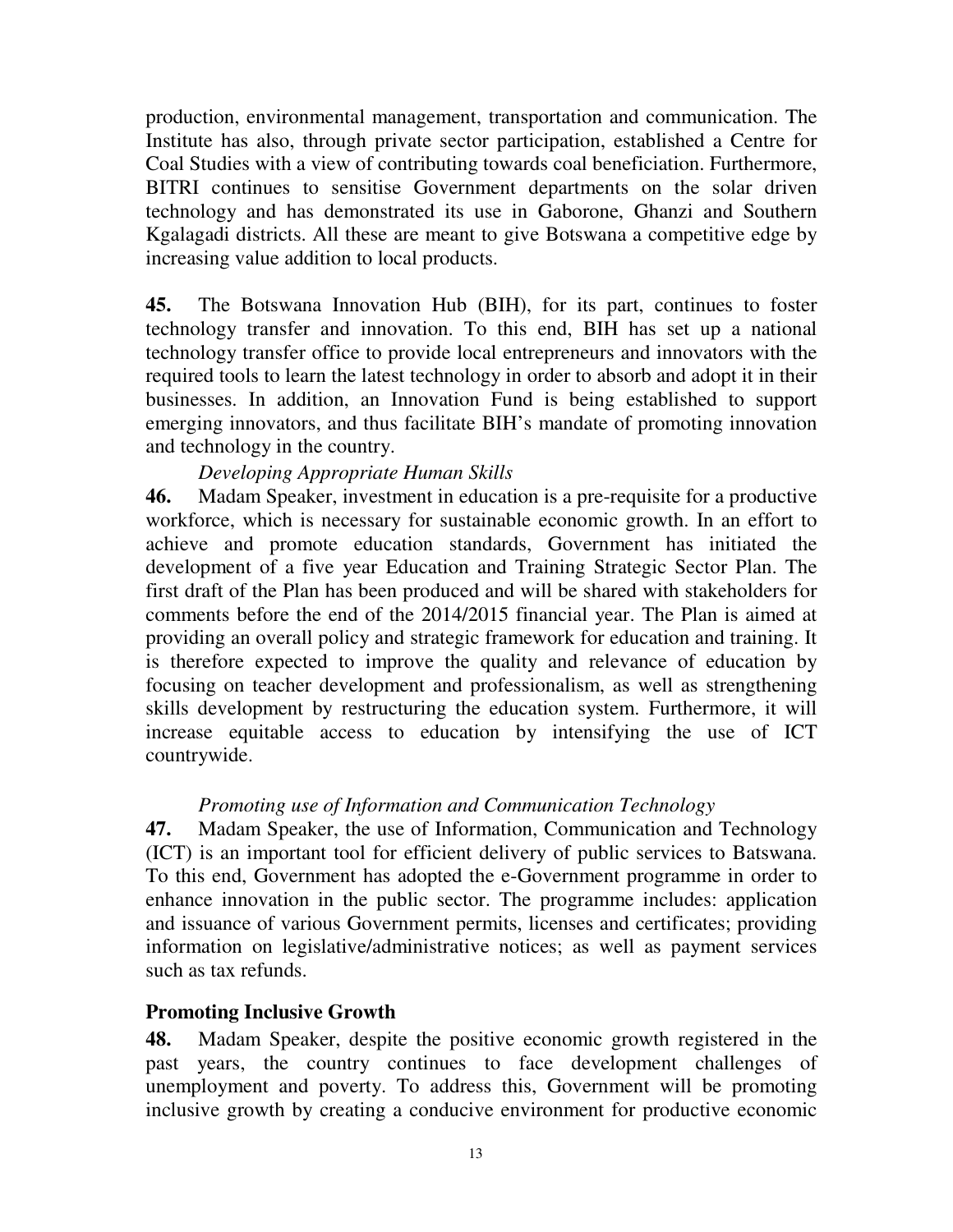opportunities while ensuring that the benefits of economic growth are equitably shared among various sections of the society. While the focus will be on productive employment, Government will continue with its efforts to eradicate abject poverty by providing social welfare programmes to the poor and most vulnerable groups in the society.

## *Employment Creation*

**49.** Madam Speaker, an inclusive growth approach is premised on gainful employment of factors of production, especially labour. The current unemployment rate of 19.8 percent therefore represents underutilisation of one of the country's important resource, namely our human capital. This is a challenge for the country, especially that it affects the youth. It is for this reason that Government will continue to implement various programmes, projects and strategies geared towards assisting the youth and women to improve their livelihood. This year's development budget of P12.93 billion which will mainly be spent on infrastructure projects such as construction of new schools, new power transmission lines and water pipelines, is expected to go a long way in creating new employment opportunities. In addition, complementary laws, labour laws such as the Employment Act, Trade Disputes Act, Workers' Compensation Act and Trade Unions and Employers' Organisations Act will be reviewed to facilitate harmonious industrial relations and also to make the labour relations environment conducive for investment.

#### *Poverty Eradication*

**50.** Madam Speaker, to address one dimension of inclusive growth, which is, the protection of the disadvantaged and marginalised groups of the society, Government will continue to put in place measures to improve the efficacy of our social welfare programmes. These measures will ensure food security, availability of social safety nets to reduce poverty, and the promotion of opportunities for special groups such as women, the elderly and people living with disabilities.

**51.** It is therefore pleasing to note that the poverty eradication efforts by the Government continue to yield results, as indicated by the decline in the population living in poverty from 30.6 percent in 2002/2003 to 19.3 percent in 2009/2010. Since November 2014, 9,588 projects funded by the Poverty Eradication Programme have been fully operational, covering all districts. Beneficiaries of such projects are now earning sufficient income to graduate from extreme poverty. Government will therefore continue to fund the programme, with a view to assisting more deserving citizens.

**52.** Meanwhile, Government is in the process of formulating a Botswana Poverty Eradication Strategy, which is expected to be finalized by end of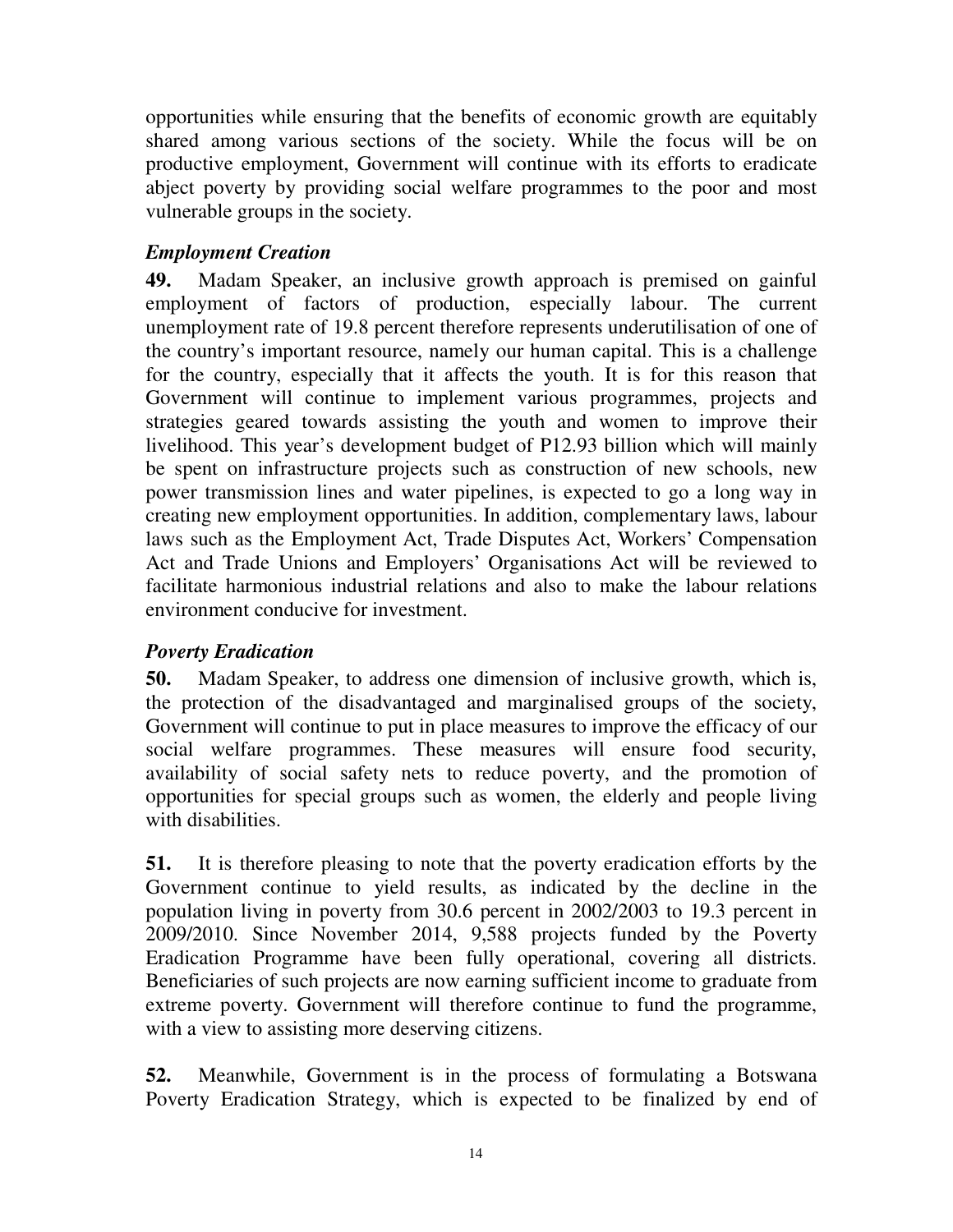September 2015. This strategy will serve to guide all efforts of Government towards poverty eradication across sectors to ensure consistency of action and results as well as fostering inclusive growth in our economic development agenda.

## *Financial Inclusion*

**53.** Madam Speaker, achieving inclusive growth as a policy objective will depend on, among others, the extent to which the financial system provides basic financial services to the people. In this regard, the financial sector has intensified its efforts to promote financial inclusion, broadly defined as the delivery of financial services at affordable costs to disadvantaged and low-income segments of the society. Mobile financial services is one of those initiatives that are being used to promote financial inclusion. It includes mobile money transfer and mobile banking such as e-wallet and others which are easily accessible and convenient medium for the delivery of financial services. In addition, the Ministry of Finance and Development Planning has adopted the Making Access to Financial Services Possible Approach to Financial Inclusion. During the year 2015/2016, a Making Access to Financial Services Possible diagnostic analysis will be carried out in Botswana with the view to developing a comprehensive financial inclusion road map, which should lead to a more accessible, inclusive and robust financial system.

## *Citizen Economic Empowerment*

**54.** Madam Speaker, inclusive growth cannot be achieved without empowering citizens to take an active role in economic activities. It is for this reason that Government continues to make concerted efforts to empower citizens in order to benefit from economic growth. To this end, the amended Citizen Economic Empowerment Policy makes it mandatory for sub-contracting of Government funded projects to 100 percent citizen owned companies. It further stipulates that 30 percent of each Ministry's projects budget should be reserved for 100 percent citizen owned companies to promote citizen empowerment.

**55.** To further advance citizen economic empowerment, the implementation of Local Procurement Scheme has been progressing at different levels across the country. All the District Administration Tender Committees have been trained on the Scheme. Effective implementation of the Scheme should translate into more empowerment of citizens in rural areas, especially through businesses owned by women, youth and People Living with Disabilities.

**56.** Madam Speaker, the Government is committed to creating a favourable environment for the development of the small, medium and micro enterprises (SMMEs), as part of citizen empowerment in the country. However, the success of the SMMEs will depend on various factors such as their ability to deliver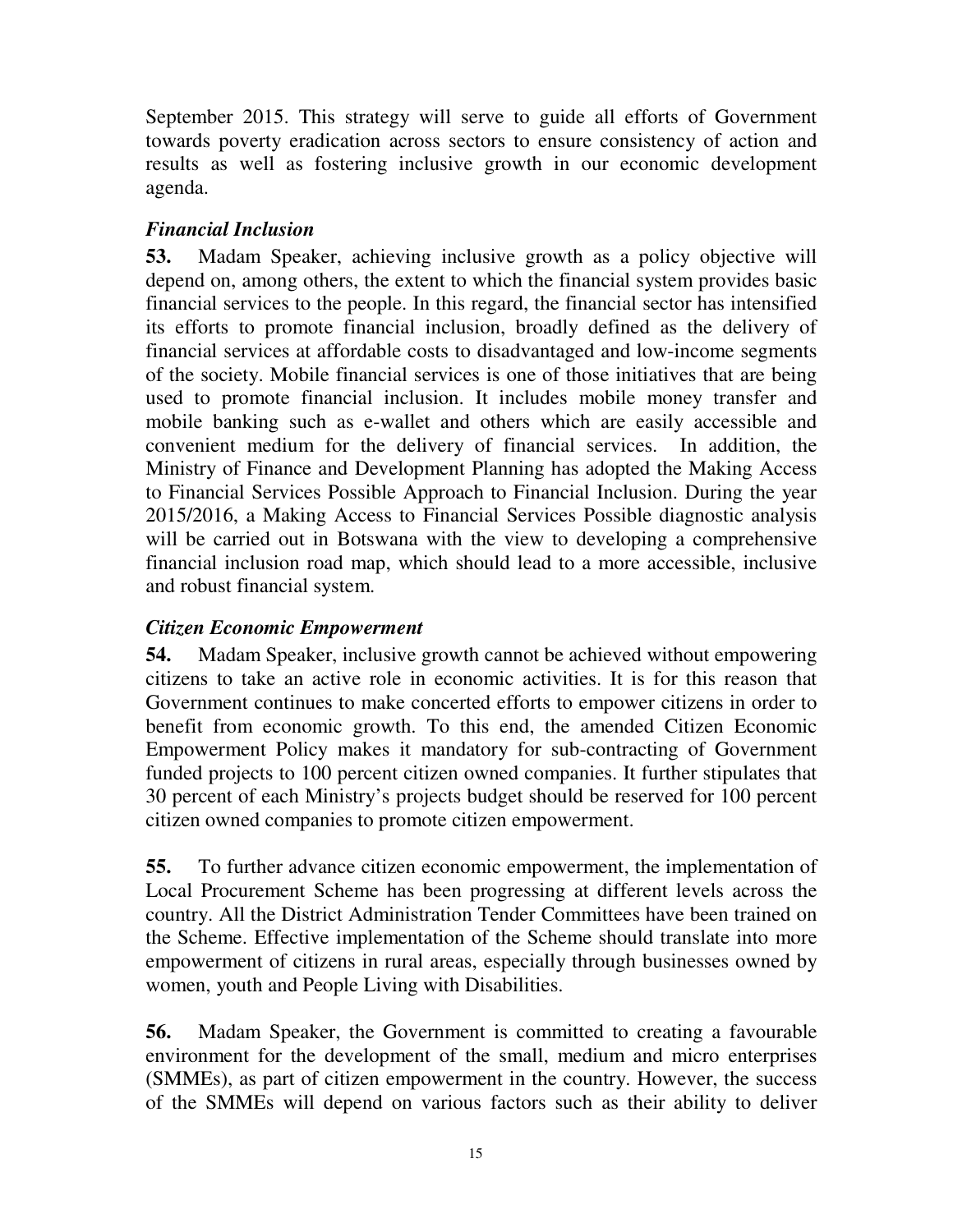quality products to clients, delivery of goods and services on time, and reasonable pricing of such goods and services. This, in turn, requires that SMME's also invest in innovation and skills development to ensure their long term sustainability.

#### **Enhancing the business environment to promote and foster diversification**

**57.** Madam Speaker, economic diversification is a long-term process that, despite some achievements, is still a challenge. To address this challenge, Government continues to embark on several strategies that, of late, include cluster and value chain development, financial sector support, as well as fostering an environment that allows for complementarity between macro and micro economic policies and deregulation of domestic markets to promote competition.

### *Development of Cluster and Value Chain in Selected Sectors*

**58.** Madam Speaker, the cluster and value-chain approach to development has yielded positive results in some countries. The concept of clusters refers to a group of inter-connected firms, suppliers and related industries, while a value chain is a sequence of activities that firms operating in a specific industry perform in order to deliver a valuable product or service. In this regard, Government has adopted the Cluster Development Approach as a practical strategy to achieve economic growth and diversification. The four identified clusters are Diamond, Tourism, Cattle, and Mining, comprising of coal, copper and other minerals excluding diamonds. Some work has already started on the development of the Diamond cluster. Regarding the Cattle cluster development, three districts of; Central, Kgatleng and Gantsi have been identified for the first phase of implementing the concept. The concept will include, among others, ensuring that within each district, there is development of industries such as livestock feed processing plants, abattoirs, and refrigerated transportation to support the beef industry.

**59.** Another sector where the cluster approach will be introduced is the tourism sector, which continues to be one of the key sectors that contribute to the diversification of the economy. During 2013, tourist arrivals were estimated at 2.4 million while receipts amounted to P6.24 billion. Government is reviewing the Tourism Policy to address local, regional, and international challenges experienced within the tourism industry. Such a review process is in its final stages and the revised Policy is expected to create a more supportive and enabling environment for local investors. Furthermore, Government is reviewing the Wildlife Conservation and National Parks Act No. 28 of 1992 and the revised Act is expected to be considered by Parliament during 2015/2016 financial year.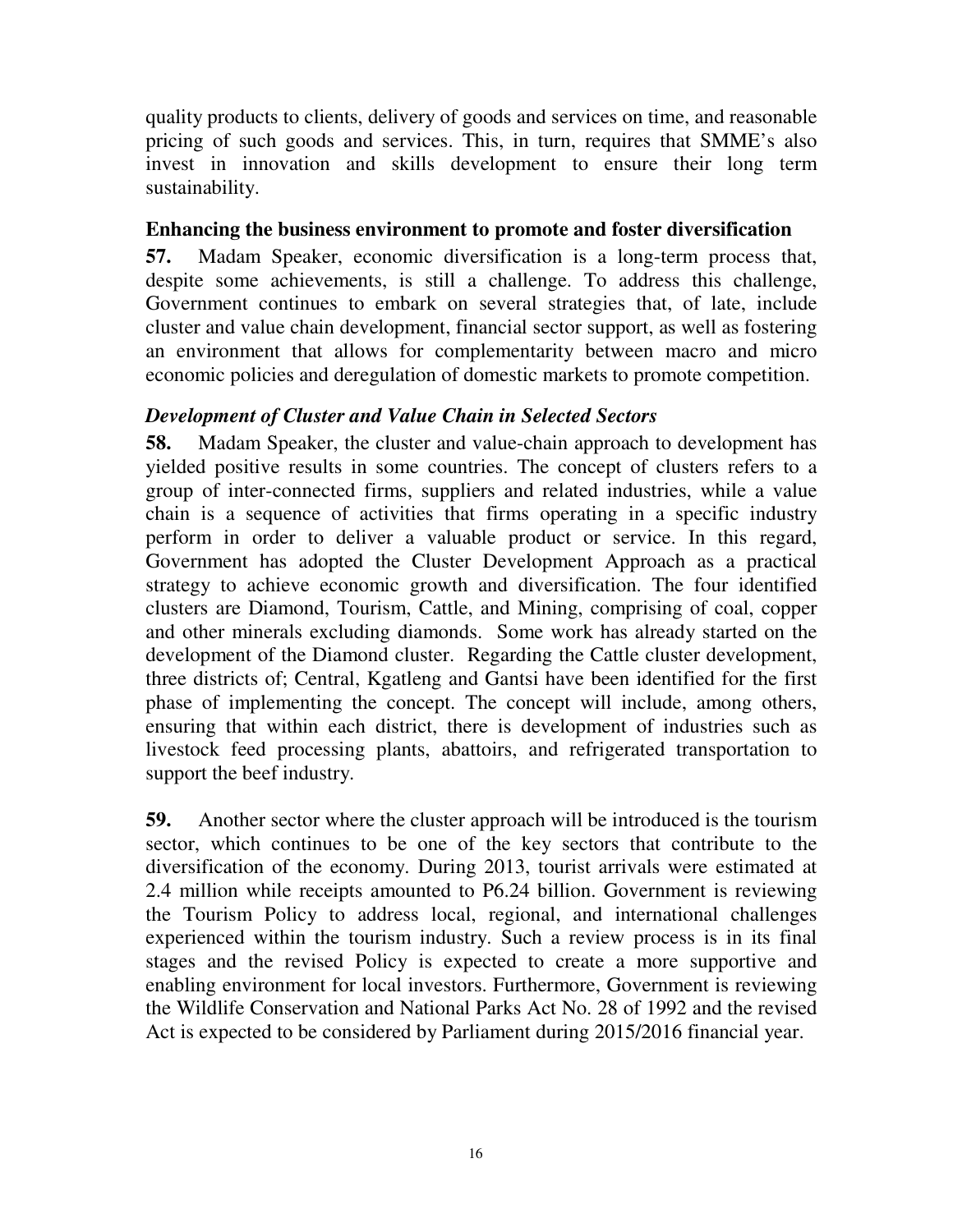### *Financial Sector Support*

**60.** Madam Speaker, in view of the critical role of the financial services sector in creating a conducive business environment for diversification, Government remains committed to the implementation of the Financial Sector Development Strategy of 2012, whose aim is to promote a smooth development of the financial services sector, including the development of the domestic capital market. Some of the measures pursued in this regard include development of financial regulatory framework and policies, as well as adequate resourcing of relevant regulatory institutions. Among the measures to further improve financial and business services, is a project on the electronic cheque imaging and truncation, whose objective is to reduce the cheque clearing cycle from the current four to two days. A successful implementation of the project will allow bank customers paid by cheque to have quicker access to their funds.

**61.** In order to improve on the level of protection of users of financial services, my Ministry has been working with the Non-Bank Financial Institutions Regulatory Authority in drafting several pieces of legislation. To this end, the Securities Act and the Retirement Funds Act were passed during the July 2014 sitting of Parliament. Furthermore, the Insurance Industry Bill is scheduled to be presented at this sitting of Parliament and we intend to present several new Bills to Parliament during the 2015/2016 financial period. The new Bills include: a revised Non-Bank Financial Institutions Regulatory Authority Bill; and a new Collective Investment Undertakings Bill.

#### *Complementary Macro and Microeconomic Policies*

**62.** Madam Speaker, in order to achieve the goals of economic growth and diversification, a number of policy reforms are necessary and should continue to be implemented at both the macro and the micro level. These include the implementation of macroeconomic policies such as fiscal: monetary and exchange rate, as well as micro policies such as privatization; promotion of efficient labour market; deregulation of domestic market to encourage competition; and promoting trade through participation in regional and international trade agreements such as SADC Trade Protocol, and SADC/EU Economic Partnership Agreement.

**63.** In terms of the macroeconomic policies, Government has maintained a stable macroeconomic environment by ensuring coordination between fiscal, monetary and exchange rate policies. The results of this coordination include: the return to positive budget balances following the 2008/2009 global recession; a monetary policy stance that balances between price stability and economic growth; and an exchange rate policy mechanism that aims for a stable real effective exchange rate to promote domestic competitiveness. In turn, it is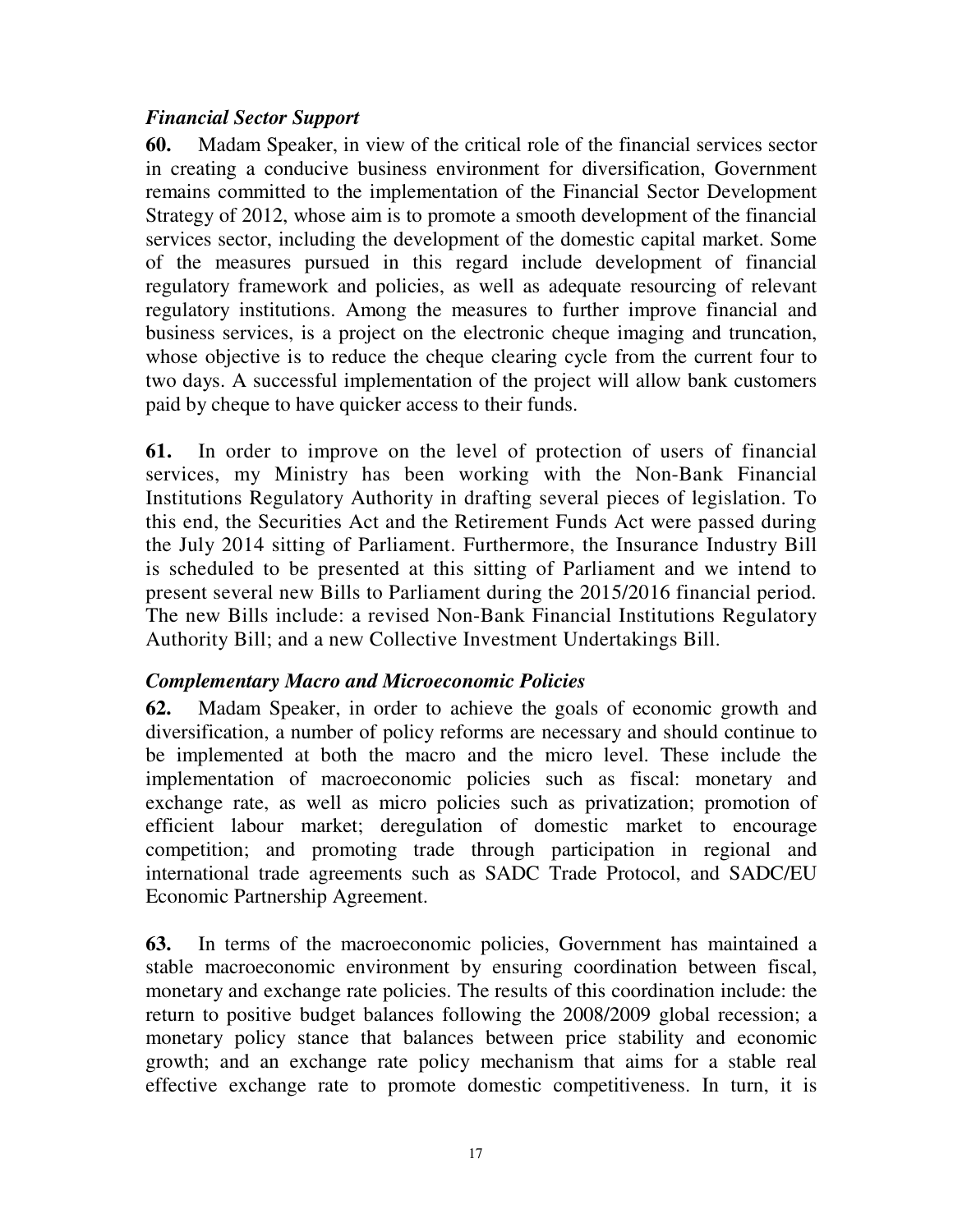expected that the private sector will take advantage of the conducive macroeconomic environment to grow and create employment opportunities.

# **Strengthening the Judicial System and Combating Crime and Corruption**

**64.** Madam Speaker, a secure environment is a pre-requisite for both domestic and foreign investments, which are essential ingredients for growth and economic diversification. Botswana, like other developing countries, is increasingly becoming susceptible to complex security challenges such as cybercrime, terrorism, human trafficking and drug smuggling, to mention but a few. As a result, there is need to maintain a high state of readiness to protect people and property against any form of threat. It is for this reason that Government continues to invest in security services, as part of an effort to create a conducive environment for growth and economic diversification.

**65.** With the successful conclusion of the Legal Aid Pilot Project in March 2013, Government has promulgated the Legal Aid Act and amended the Legal Practitioners Act in order to institutionalize the legal aid service. The pilot project demonstrated that it is possible to provide cost effective legal services to disadvantaged citizens on a wide variety of civil law issues. Since commencement of the service delivery in September 2011, the demand for legal aid service has increased with more than ten thousand applications received by the end of October 2014.

**66.** Madam Speaker, despite accolades received by the country on good governance by reputable institutions such as Transparency International, corruption remains a challenge in Botswana. Achieving economic and social development will therefore require continued efforts to address this scourge. In this regard, Government will be: reviewing legislation, where necessary; increasing anti-corruption education; and promoting partnerships in the fight against corruption.

**67.** Furthermore, the Directorate on Corruption and Economic Crime has completed drafting of the National Anti-Corruption Policy, which aims at promoting accountability and providing a framework against which anticorruption legislation and other interventions may be undertaken. A draft policy has been circulated to various ministries and stakeholders for their input and advice, after which it will be presented to Cabinet and Parliament. It is worth noting that a successful fight against corruption is necessary for attracting investors into the country to grow the economy, and create more employment opportunities.

**68.** Meanwhile, during 2014/2015, Botswana made significant progress on efforts to combat the financing of terrorism and money laundering activities. This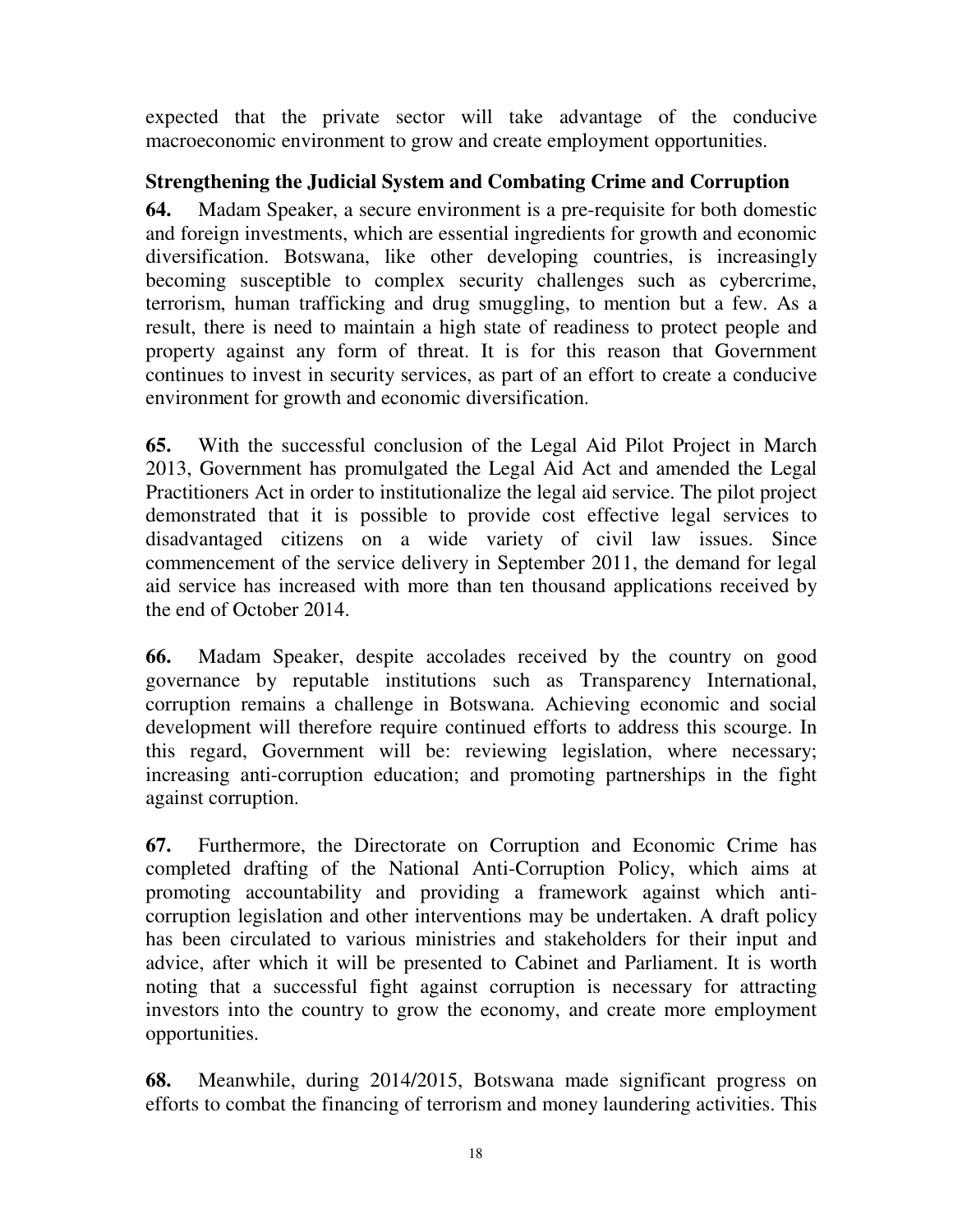was done by enactment of the Counter Terrorism Act, Proceeds and Instruments of Crime Act and Anti Human Trafficking Act. Further, in 2015/2016 the country will embark on a National Risk Assessment Programme in order to assess and understand the nature and level of the money laundering or terrorist financing risks that we face, and accordingly determine appropriate response to mitigate these risks.

### **VI. 2013/2014 BUDGET OUTTURN**

**69.** Madam Speaker, the budget outturn for the 2013/2014 financial year was a surplus of P7.22 billion, a significantly higher amount compared to the P3.47 billion that had been projected in the revised budget. Total revenues and grants increased by 7.8 percent from P45.43 billion in the revised budget to P48.95 billion in the final budget outturn. This was attributable to the stronger than anticipated performance of mineral revenue occasioned by unforeseen high volumes of diamond sales, exchange rate gains as well as underspending in the development budget by 27 percent. Total expenditure and net lending on the other hand amounted to P41.73 billion against a revised budget of P45.04 billion.

### **VII. 2014/2015 REVISED BUDGET ESTIMATES**

**70.** Madam Speaker, in the 2014/2015 financial year, total revenues and grants increased by 2.7 percent from P50.18 billion in the original budget to P51.54 billion, mainly due to an increase in mineral revenue. Mineral revenues are expected to increase by 13.1 percent, while non-mineral income tax is expected to be lower than the original estimate by 6.6 percent.

**71.** On the other hand, the revised total expenditure and net lending for 2014/2015 increased from the original budget of P48.86 billion to P51.26 billion. An increase in the revised expenditure is due to approval of supplementary funding of P1.17 billion for the recurrent budget and P1.41 billion for the development budget. As a result, the revised 2014/2015 budget shows a small surplus of P280.83 million, compared to the original estimate of P1.33 billion.

## **VIII. 2015/2016 BUDGET PROPOSALS**

**72.** Madam Speaker, I now present the budget proposals for the 2015/2016 financial year. Through this budget, Government will address key priority areas which include: human capital development; fight against HIV/AIDS including elimination of mother-to-child transmission of HIV; poverty eradication; provision of water and power supplies; employment creation; as well as maintenance of existing infrastructure.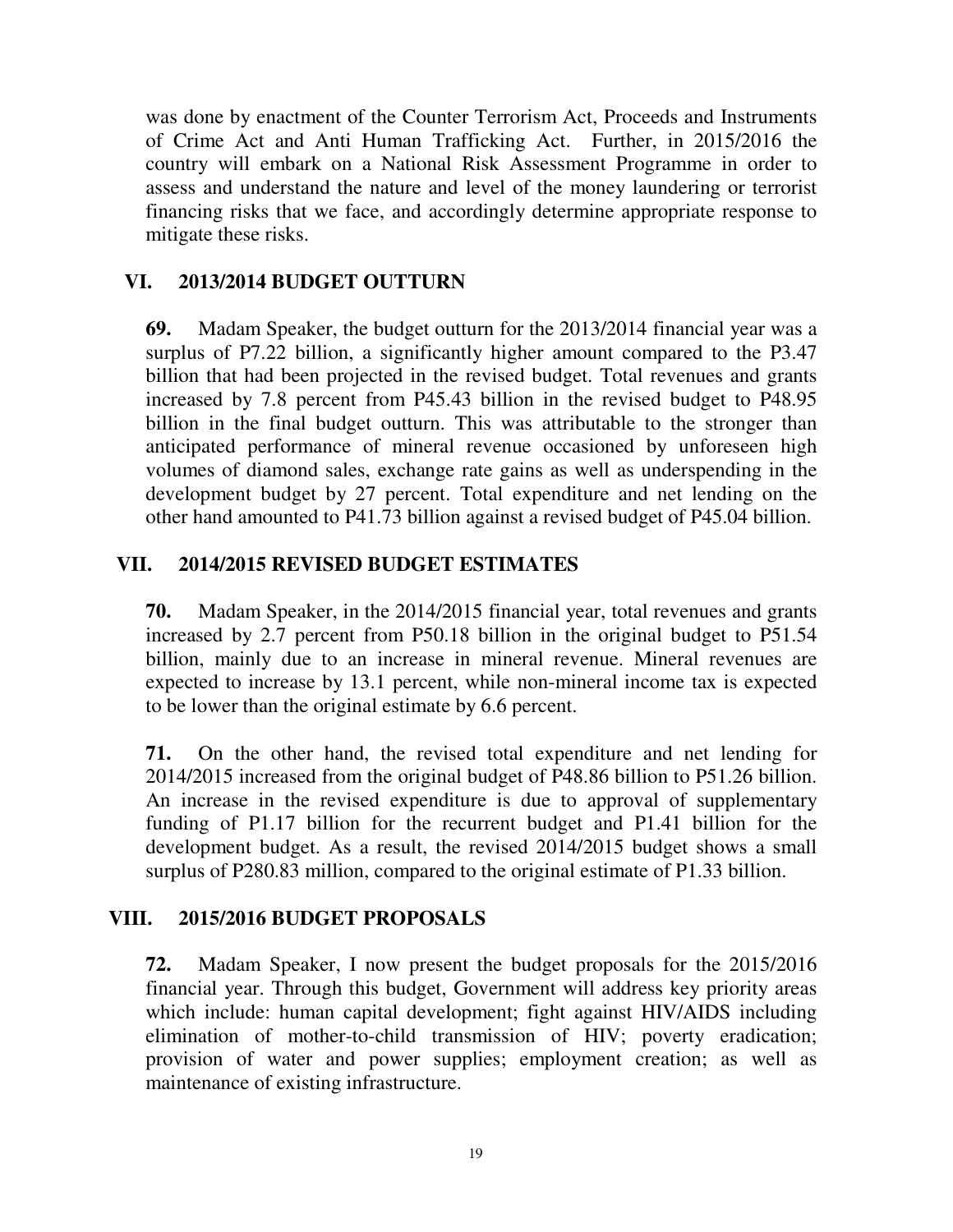#### **Revenue and Grants**

**73.** Madam Speaker, the projected total revenues and grants for 2015/2016 amount to P55.38 billion, of which Mineral Revenue accounts for 34.4 percent, Customs and Excise for 29.5 percent, while Non-Mineral Income Tax accounts for 17.5 percent. Mineral revenues are projected to grow by 10.4 percent, from P17.24 billion in 2014/15 to P19.03 billion in 2015/16. This positive growth is however likely to be undermined by the downside risks associated with growth prospects in the global economy, resulting in reduced revenues, specifically from diamonds.

#### **Recurrent Budget**

**74.** Madam Speaker, the proposed Ministerial Recurrent Budget for the financial year 2015/2016 is P36.70 billion. This amount represents a growth of P2.31 billion or 6.7 percent over the current year's revised budget of P34.39 billion.

**75.** Six Ministries account for P29.37 billion or 80.0 percent of this budget. The Ministry of Education and Skills Development receives the biggest share of P10.31 billion or 28.1 percent, which is P512.49 million more than the current financial year's revised budget. This demonstrates Government's commitment to increase education funding with a view to supporting human capital development. The bulk of the provision goes towards student Bursaries for postsecondary education at P2.25 billion, subventions to Government supported institutions such as the University of Botswana, Botswana International University of Science and Technology and others at P1.20 billion, costs associated with Levels of Operations arrangement within the teaching staff at P644 million, food and service charges for secondary schools at P342.63 million and In-service Training at P235.83 million.

**76.** The second largest share of the budget goes to the Ministry of Health at P5.67 billion or 15.5 percent. This is an increase of P451.78 million or 8.7 percent over the current financial year's revised budget. The provision for health spending is mainly to address the HIV/AIDS scourge, including elimination of mother-to-child transmission at a combined total of P1.11 billion, Medical Aid requirements for both Central and Local Government employees at P261.75 million, fees for medical specialists at P255.42 million, as well as Grants and Subventions to Mission Hospitals and Non-Governmental Rehabilitation Centres at P141.59 million.

**77.** The third largest share is allocated to the Ministry of Local Government and Rural Development at P5.20 billion or 14.2 percent. This is an increase of P225.14 million or 4.5 percent over the current year's revised budget. The proposed budget will mainly cover revenue support grants to District/Urban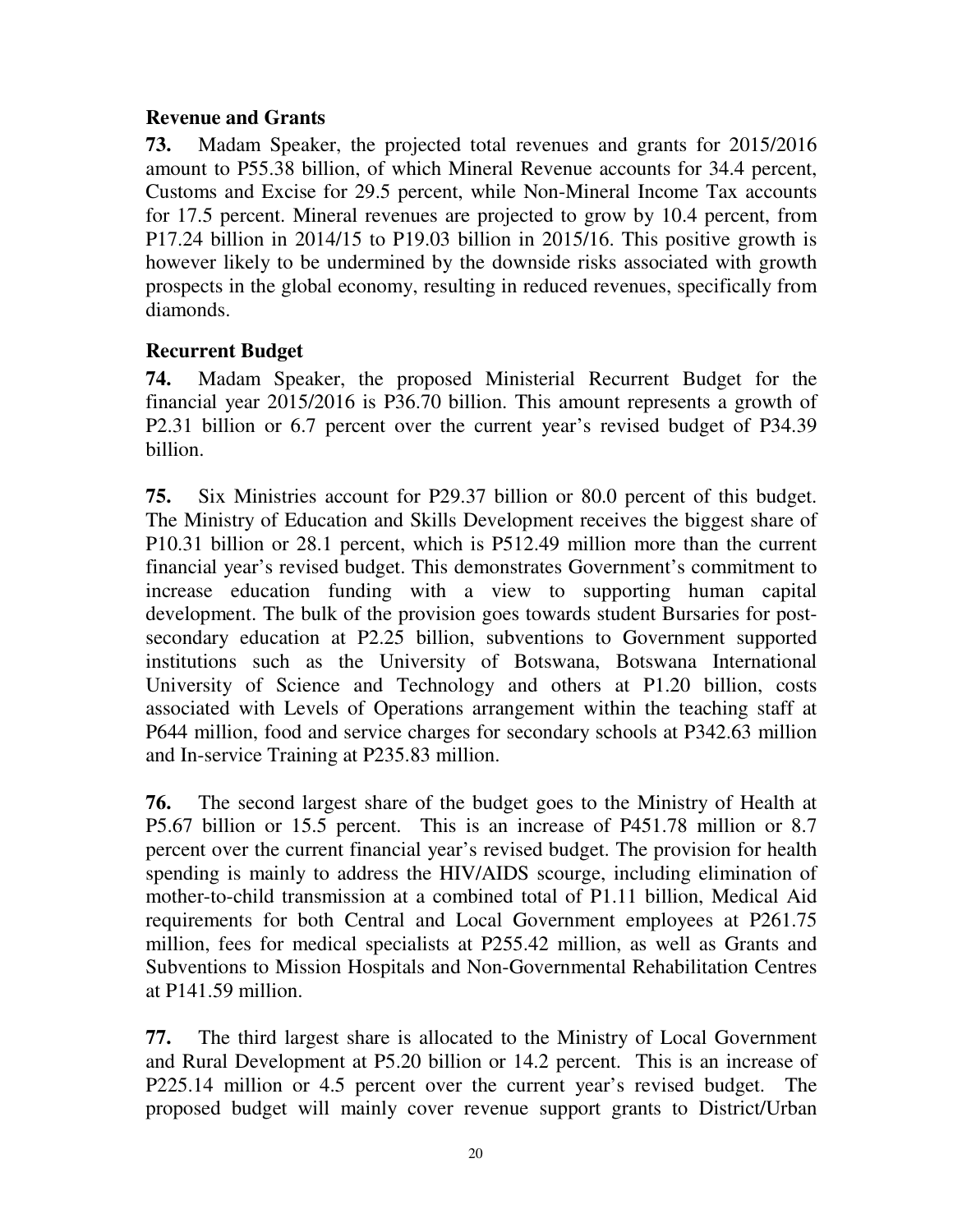Councils at P3.11 billion; and Social Protection Programmes at P472.82 million comprising provision for Old Age Pension at P393.60 million, Destitute Allowances at P48.52 million, allowances for people with acute disabilities at P20 million, and World War Veterans at P10.70 million. The Ministry's provision also covers Food supplies for primary schools and clinics at P379.12 million; Transfers under the Orphan Care Programme at P350 million; as well as maintenance of Government facilities at P33.64 million.

**78.** The fourth largest share goes to the Ministry of Defence, Justice and Security at P5.04 billion or 13.7 percent. This is an increase of P464.12 million or 10.2 percent over the current financial year's revised budget. The proposed budget caters principally for maintenance of aircraft, vehicles, infrastructure and equipment for various security agencies at P375.21 million, allowances for security personnel at P771.76 million, vehicle replacement requirements for the Botswana Defence Force, the Police and Prisons Services at P204.65 million and Special Expenditure for replacement of aircraft, civil defence equipment and computers at P113.16 million.

**79.** The fifth largest share at P2.08 billion is allocated to the Ministry of Transport and Communications constituting 5.7 percent of the total Ministerial Recurrent Budget. This shows an increase of P172.83 million or 9.1 percent over the current year's revised budget. A major portion of the allocation will cover bulk purchase of fuel and lubricants at P345 million, P334 million for road maintenance and purchase of servers hosting Government computer systems and maintenance of computers at a sum of P224.61 million. A provision of P223.38 million has been made to cater for subventions to various parastatals under the Ministry such as the Civil Aviation Authority of Botswana (CAAB) at P159.49 million, Botswana Fibre Network (BOFINET) at P34.70 million and Central Transport Organisation at P52 million for Vehicle, and plant maintenance and sub-contracted repairs.

**80.** The sixth largest share goes to the Ministry of Agriculture at P1.07 billion or 2.9 percent. This is an increase of P58.02 million or 5.8 percent over the current year's revised budget. A sizeable amount of the Ministerial budget is allocated to the Botswana College of Agriculture, which is transforming into a Botswana University of Agriculture and Natural Resources at P99.41 million, vehicle replacement at P52.49 million, maintenance of Government assets at P45.10 million and subvention to Food Technology Research Services formerly National Food Technology Research Centre (NAFTRC) at P20.98 million.

**81.** The balance of the Ministerial Recurrent Budget amounting to P7.33 billion or about 20.0 percent is shared among the remaining Ministries and Departments mainly to cover their day to day operational costs.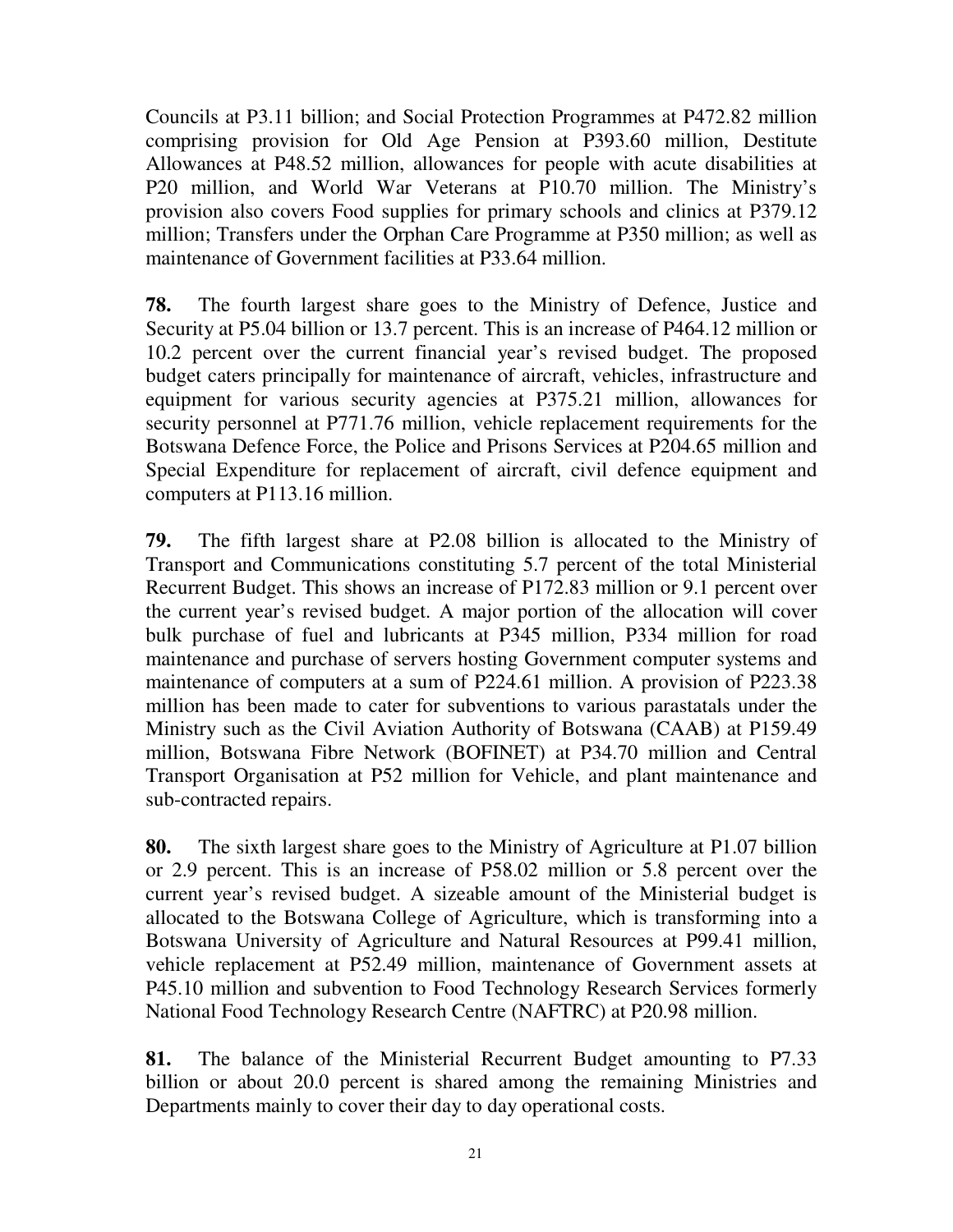## **Statutory Expenditure**

**82.** The 2015/2016 budget estimates for Statutory Expenditure is P7.93 billion which is an increase of P2.39 billion or 43.1 percent over the current year's revised budget of P5.54 billion. The growth is principally due to obligations arising from the maturing of Government Bond BW003 and repayments of loan principals.

## **Development Budget**

**83.** Madam Speaker, a total of P12.93 billion is proposed for the development budget for the financial year 2015/2016. The largest share of the development budget is allocated to the Ministry of Minerals, Energy and Water Resources (MMEWR) at P3.32 billion or 25.7 percent of the budget. This will allow Government to continue to address the water and power issues facing the country by putting in place appropriate infrastructure. Among the major projects to be funded under MMEWR include: North-South Water Carrier II at P500 million; Kanye and Molepolole connection to the North-South Water Carrier at P150 million; Mahalapye and Palapye Water Network extension at P100 million and Maun Water and Sanitation at P89 million. Projects aimed at improving the power situation include: Morupule A refurbishment at P100 million; electrification of villages at P100 million; North West Power Transmission Grid at P50 million; Rakola Power Substation at P50 million and ZIZABONA regional power project at P33 million. The Botswana Power Corporation has also been allocated P1.5 billion to cover tariff subsidy and some operational expenses. A total of P150 million has been allocated for construction of an Oil Storage facility at Tshele Hills in Kgatleng District to address various energy needs in the country.

**84.** The second largest share of P1.62 billion or 12.5 percent of the development budget is allocated to the Ministry of Transport and Communications. Some of the major projects to be undertaken by the Ministry include: upgrading of existing ICT infrastructure to optic fibre as well as broadband connectivity in strategic areas of Gaborone, Francistown, Maun and Kasane, as well as, Maun – Ngoma optic fibre link to facilitate international connectivity**,** at a total cost of P300 million; the construction of Kazungula, Thamalakane and Mohembo bridges at P280 million; upgrading of Kasane, Maun and Sir Seretse Khama airports at P265 million and long term maintenance contract for Mankgodi-Kanye-Jwaneng and Rakhuna-Mabule roads at P190 million; upgrading of some existing road junctions and improvements of traffic signals, as well as access to Central Business District in Gaborone at P130 million.

**85.** The Ministry of Defence, Justice and Security gets the third largest share of the development budget at P1.32 billion or 10.2 percent of the budget, the bulk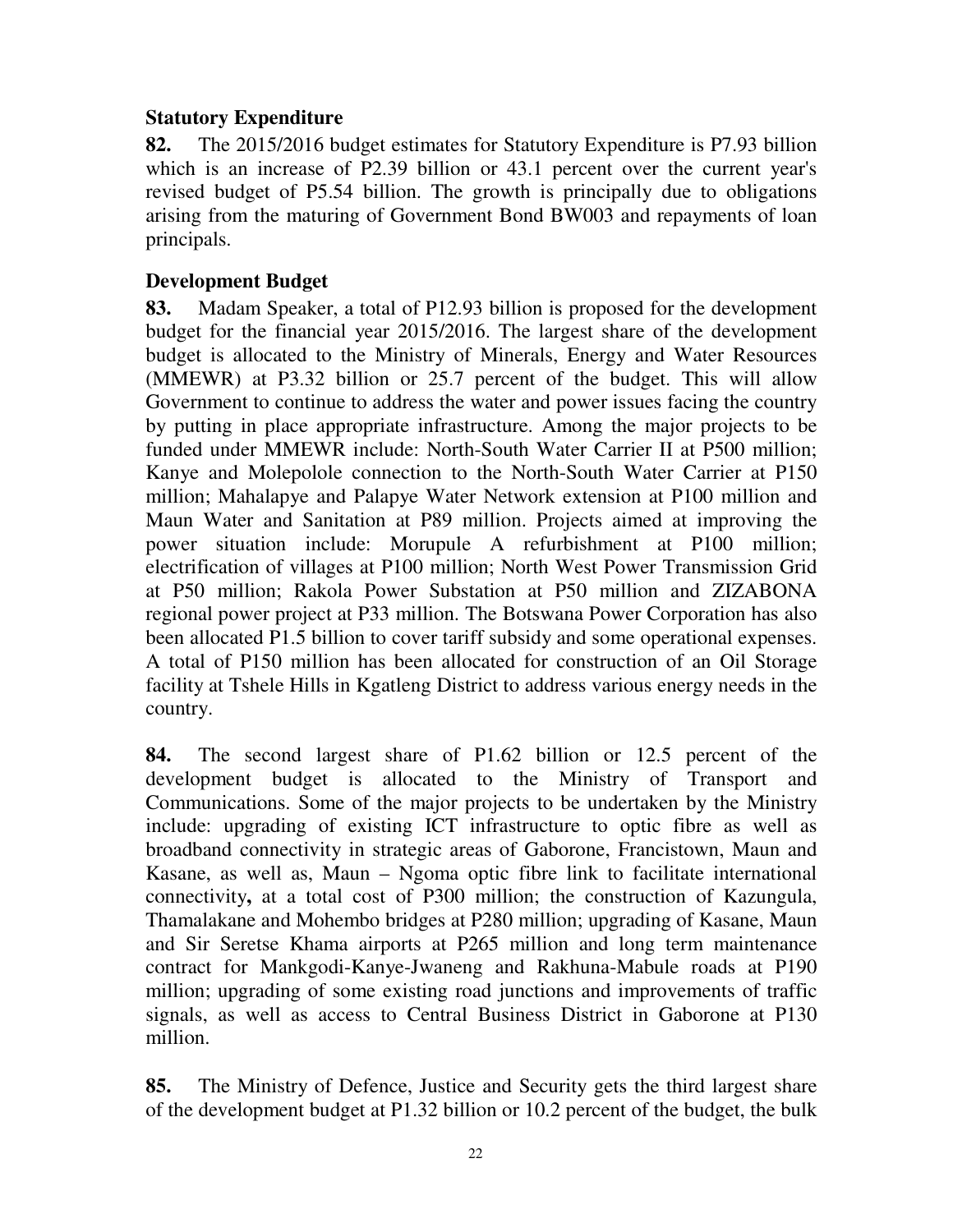of which goes to BDF for improving its operational readiness. The Ministry of Local Government and Rural Development gets the fourth largest share of the development budget at P1.2 billion or 9.3 percent. This amount will go towards the funding of the Ipelegeng Programme at P635.6 million, Primary School backlog eradication at P341.2 million and Village Infrastructure at P151.4 million. The fifth largest share of the development budget goes to the Ministry of Agriculture at P1.1 billion or 8.5 percent. The bulk of this amount goes towards the implementation of Agricultural Support Schemes such as ISPAAD and LIMID at P730 million, Zambezi Water Development at P200 million, and Pandamatenga Infrastructure Development Project at P100 million. The sixth largest share of the development budget amounting to P1.04 billion or 8.0 percent is allocated to Ministry of State President to finance the HIV/AIDS Programme at P194.8 million, Poverty Eradication initiatives at P160 million, e-Government at P150 million and Digital Migration at P130 million for enhancing business environment.

**86.** Madam Speaker, the balance of P3.33 billion or 25.8 percent of the proposed development budget is shared by the remaining Ministries and Departments. From this amount, the Ministry of Lands and Housing is allocated P893.3 million or 6.9 percent of the budget. The major projects include: Palapye and Metsimotlhabe Land Servicing at P250 million; Self Help Housing Agency (SHHA) at P214.7 million in order to promote homeownership by citizens, as well as Housing Scheme for Public Officers at salary scale of D4 and below at P30 million; and provision of infrastructure for Special Economic Zones at P82.1 million. The Ministry of Education and Skills Development gets P844.6 million or 6.5 percent of the total budget to cater for the construction of unified schools at Tsabong and Takatokwane and junior secondary schools at Maun and Francistown at P340 million. In addition, the Ministry will construct additional teachers houses and these have been budgeted at P100 million. The Ministry of Health has been allocated P203.8 million for construction of nursing staff houses at various locations and for designs of hospitals to be constructed at Mochudi and Moshupa.

**87.** Madam Speaker, I wish to indicate that a substantial amount of the total budget, amounting to P2.42 billion; i.e., P1.87 billion and P552.20 million under recurrent and development budgets, respectively, has been earmarked for maintenance of public assets. Of the total, P978.50 million or 40.4 percent is for maintenance of buildings, P705.59 million or 29.1 percent is for maintenance of equipment including computer systems whilst P374.59 million or 15.5 percent is for road maintenance as stated earlier under Transport and Communications. The balance of P366.13 million or 15.1 percent is for vehicles and other maintenance.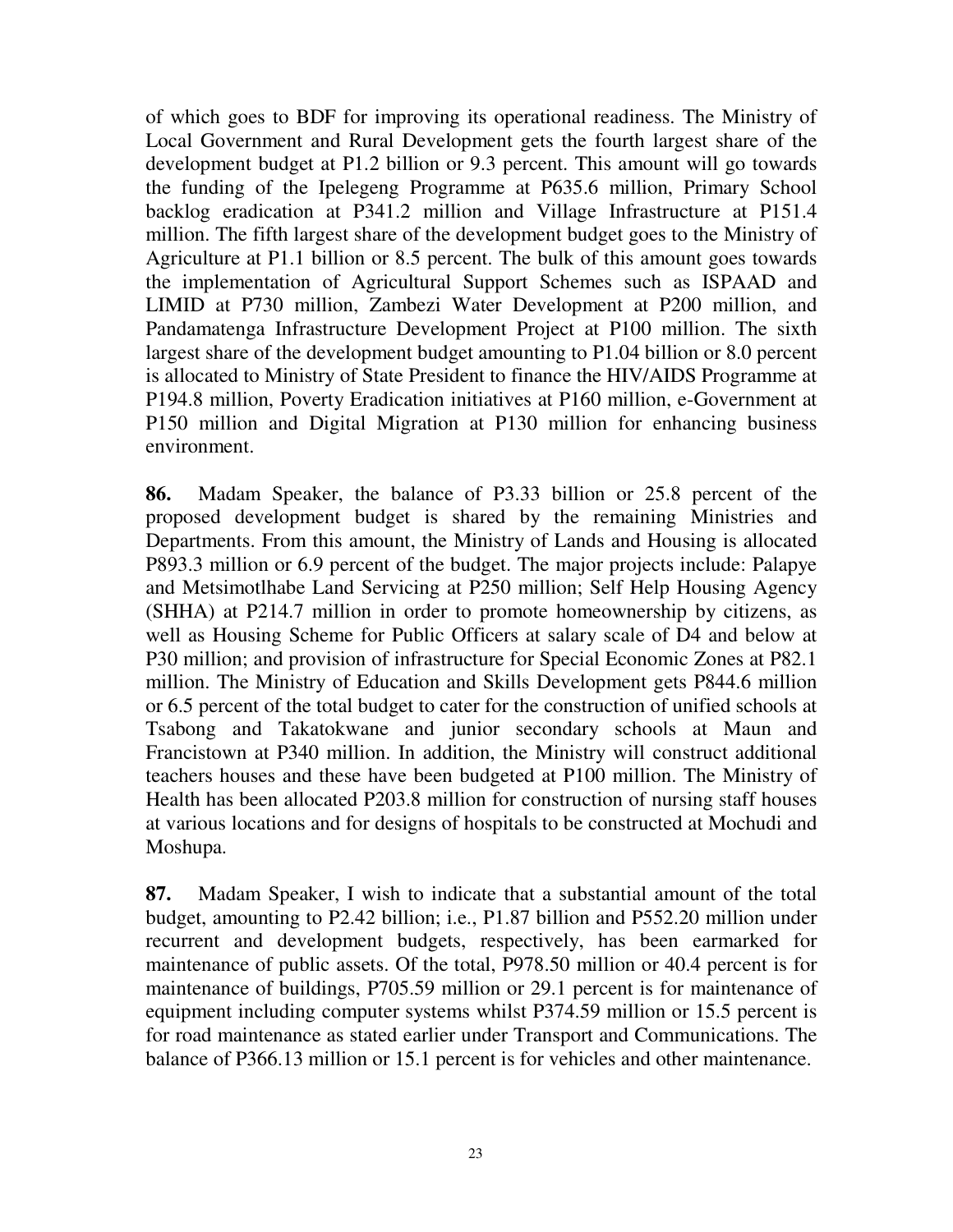## **Overall Balance**

**88.** Madam Speaker, with total revenues and grants estimated at P55.38 billion, while total expenditure and net lending forecast at P54.15 billion, the result is a projected budget surplus of P1.23 billion or 0.8 percent of GDP for the financial year 2015/2016. This modest budget surplus will contribute towards rebuilding the country's net financial assets and provide a cushion in the event of a future shock, as was the case during the recent global financial crisis of 2008/2009.

# **IX. PUBLIC SERVICE SALARIES**

**89.** Madam Speaker, the Government remains fully committed to the Bargaining Council in the process of negotiating public service salaries and will continue to consult with Trade Unions. Despite the downside risks with respect to the prospects for diamond revenues, the need to repay outstanding debt and continue to restore our net financial asset position, Government has nevertheless made an offer to the Unions. Such an offer is based on projected financial resources and it is expected that the Trade Unions will appreciate the budgetary constraints facing the Government. We hope that the negotiations by the Bargaining Council will be concluded and an agreement reached, before the beginning of the next financial year, so that public servants are not disadvantaged.

# **X. CONCLUSION**

**90.** Madam Speaker, in conclusion, let me reiterate the salient message in this budget speech; which is that the country continues to face development challenges such as unemployment and poverty. To address these challenges, Government will continue to undertake measures to promote economic growth and diversification. Such measures include maintaining stable macroeconomic environment for private sector development; continuous review of various pieces of legislation to improve conditions for doing business in the country, and investing in selected infrastructural projects, with potential for high impact on economic growth and employment creation.

**91.** Despite the modest recovery in the global economy, the domestic economy registered a real GDP growth rate of 5.8 percent in 2013, and is expected to have grown by 5.2 percent in 2014, underpinned by the performance of the non-mining sectors. Such growth contributes to job creation as well as poverty reduction.

**92.** Madam Speaker, an improved budgetary situation is expected for the 2015/2016 financial year, due to the positive domestic economic performance; with a moderate surplus projected for the year. Among the projects to be